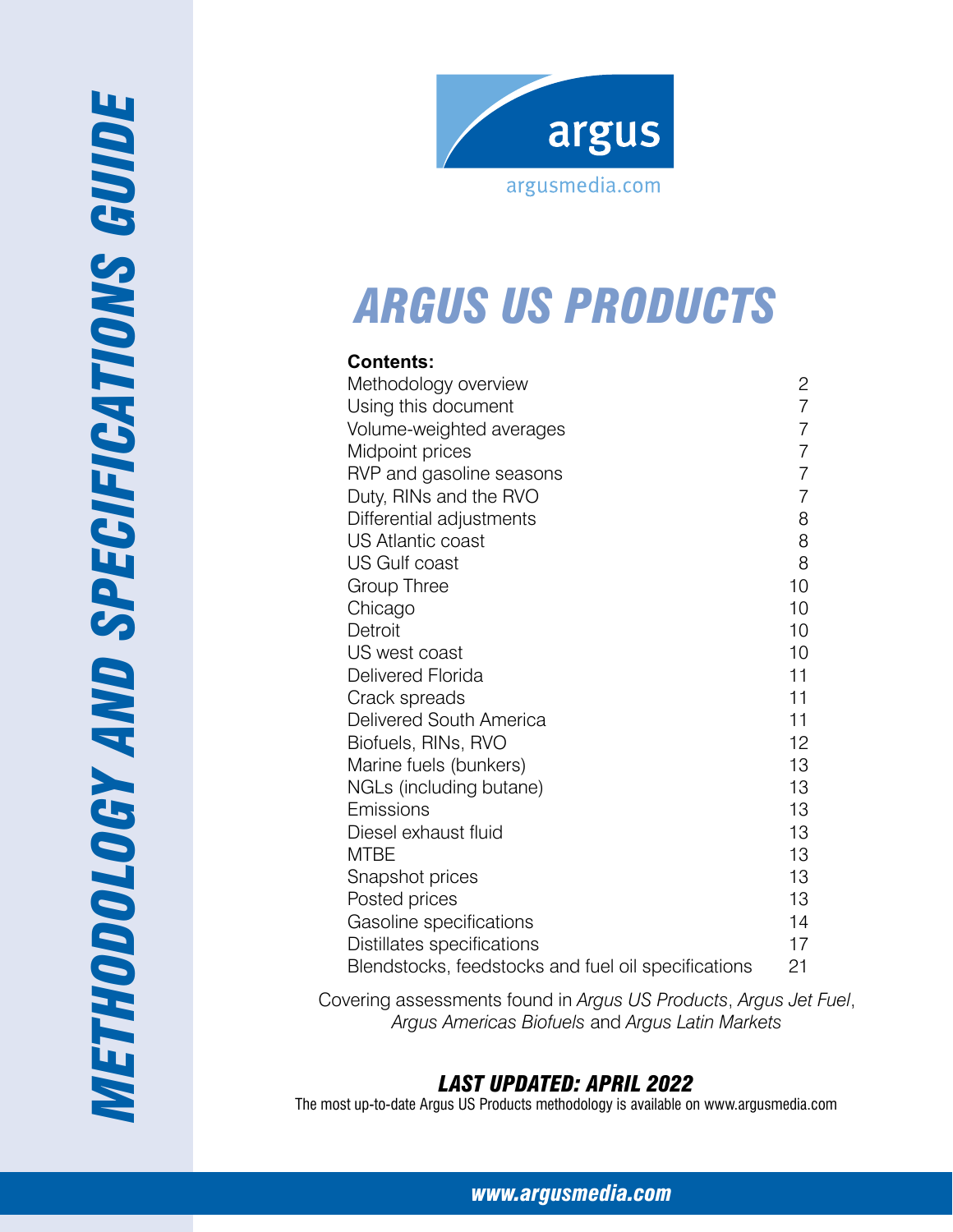# <span id="page-1-0"></span>**Methodology overview**

#### **Methodology rationale**

Argus strives to construct methodologies that reflect the way the market trades. Argus aims to produce price assessments which are reliable indicators of commodity market values, free from distortion and representative of spot market values. As a result, the specific currencies, volume units, locations and other particulars of an assessment are determined by industry consensus to facilitate seamless bilateral trade and Argus mirrors these industry conventions.

In the US refined products markets, Argus typically reflects physical market prices across the entire trading day as a low and high of deals done and in some cases a volume-weighted average of deals done. In illiquid markets and time periods, Argus assesses the range within which product could have traded by applying a strict process outlined later in this methodology. An entire day price is a reliable indicator of physical market values as it incorporates the broadest possible pool of spot market liquidity and has acceptance from industry. Argus applies clean product basis differential transactions to the CME settlement price to arrive at fixed prices because the futures settlement price is a representative futures price reference. This approach has been endorsed by industry acceptance. See also section "Definition of trading day."

Additionally, the industry as has asked Argus to reflect swaps market prices as a bid/offer range at 2:30pm EST. This approach aligns the financial swap with its underlying futures settlement price at 2:30pm EST and allows companies to more easily use the price as a mark-to-market tool.

In order to qualify to set the low or high of the day, deals must meet the minimum volume, delivery, timing, and specification requirements in our methodology, and the deals must be bona fide. With the exception of volume, the same requirements apply to transactions that are to be included in volume-weighted averages.

# **Definition of trading day**

Argus defines the trading day by determining at what times the market can be said to contain a fair number of willing buyers and sellers. Outside of these time boundaries, markets are typically too illiquid to produce representative price indications and deals. These boundaries can vary in different markets, and will be under continuous review to maintain the accuracy of the assessments. The trading day is defined as follows:

| US Atlantic coast:       | 7:00am CT - 2:30pm CT   |
|--------------------------|-------------------------|
| US Gulf coast:           | 8:00am CT - 2:30pm CT   |
| Group Three and Chicago: | 8:00am CT - 2:30pm CT   |
| US West coast:           | 6:00am $PT - 2:15pm PT$ |
| VGO and naphtha:         | 8:00am CT - 3:30pm CT   |
| US Gulf coast fuel oil:  | 1pm $CT - 1:30$ pm $CT$ |

Argus will announce its publishing schedule in a calendar located at www.argusmedia.com. Argus may not assess prices on certain public holidays even when the exchanges are open, due to anticipated illiquidity in the cash spot markets.

#### **Survey process**

Argus price assessments are informed by information received from a wide cross section of market participants, including producers, consumers and intermediaries. Argus reporters engage with the industry by proactively polling participants for market data. Argus will contact and accept market data from all credible market sources including front and back office of market participants and brokers. Argus will also receive market data from electronic trading platforms, Argus Open Markets® (AOM®) and directly from the back offices of market participants. Argus will accept market data by telephone, instant messenger, email, AOM or other means.

Argus encourages all sources of market data to submit all market data to which they are a party that falls within the Argus stated methodological criteria for the relevant assessment. Argus encourages all sources of market data to submit transaction data from back office functions when and where possible.

Throughout all markets, Argus is constantly seeking to increase the number of companies willing to provide market data. Reporters are mentored and held accountable for expanding their pool of contacts. The number of entities providing market data can vary significantly from day to day based on market conditions. Should the number of entities providing market data repeatedly fall to a level that assessment quality may be affected, supervising editors will review the viability of the assessment.

For certain price assessments identified by local management, should more than 50pc of the market data upon which the assessment is based come from a single entity during any assessment period (defined as the minimum period covered, such as a day for a daily assessment), then the supervising editor will engage in an analysis of the market data with the primary reporter to ensure that the quality and integrity of the assessment has not been affected.

Argus has committed to deliver many of our final published prices to clients by a particular deadline each day. Because compiling and confirming transactions and other market data in advance of this deadline is a lengthy process, price assessment procedures must be concluded well before that deadline. As a result, for the US Products markets, Argus has instituted cut-off times for the submission of data by market participants. Argus will review all data received after the cut-off time and will make best efforts to include in the assessment process all verifiable transactions and market data received after the cut-off time but reserves the right to exclude any market data from the process if received after the cut-off time.

#### Cut-off times

| US Atlantic coast:                 | 3:00pm CT |
|------------------------------------|-----------|
| US Gulf coast:                     | 3:00pm CT |
| Group Three and Chicago: 3:00pm CT |           |
| US West coast:                     | 2:30pm PT |
| VGO and naphtha:                   | 4:30pm CT |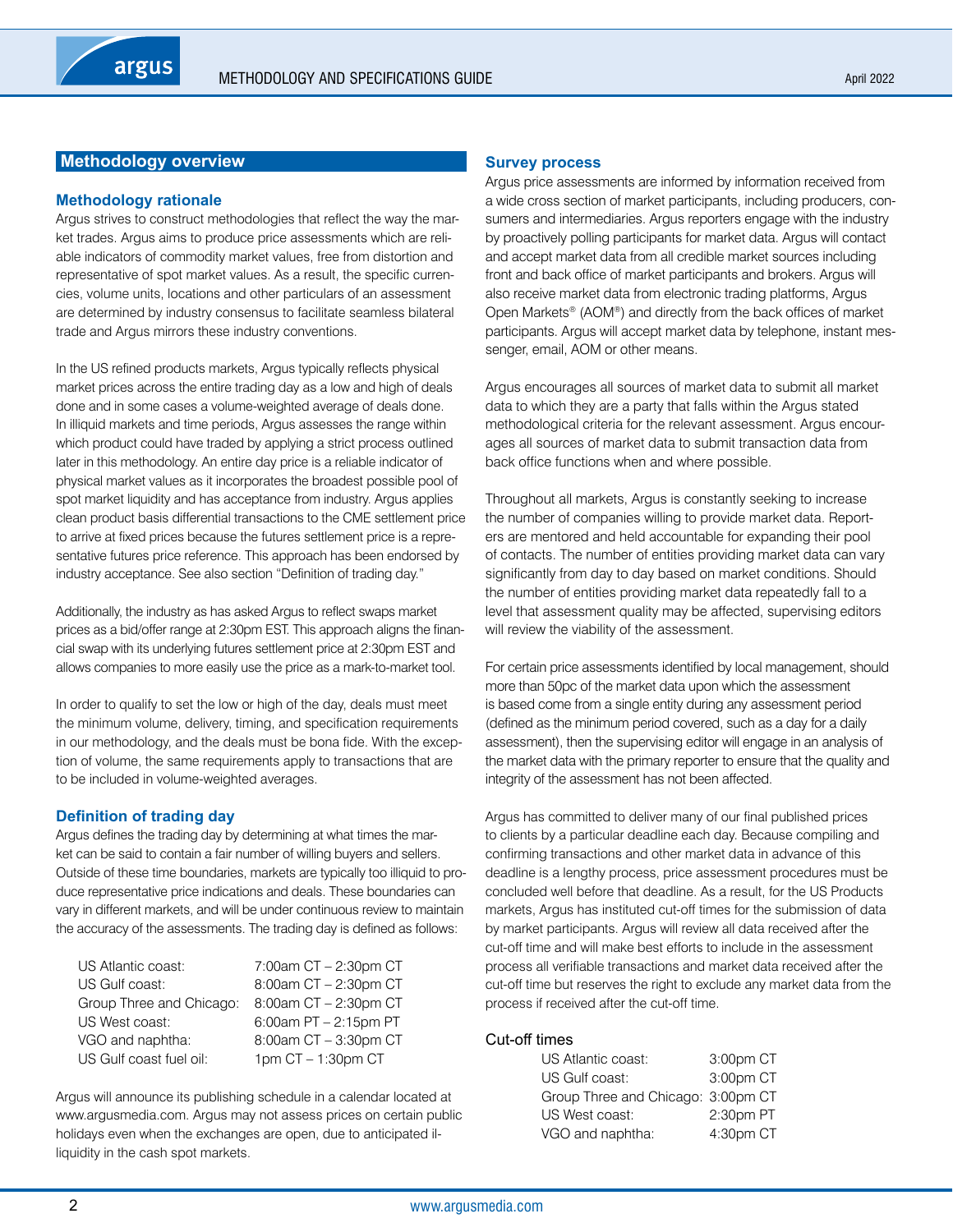# **Market data usage**

In each market, Argus uses the methodological approach deemed to be the most reliable and representative for that market. Argus will utilize various types of market data in its methodologies, to include:

- 1. Transactions
- 2. Bids and offers
- 3. Other market information, to include spread values between grades, locations, timings, and many other data.

In many markets, the relevant methodology will assign a relatively higher importance to transactions over bids and offers, and a relatively higher importance to bids and offers over other market information. Certain markets however will exist for which such a hierarchy would produce unreliable and non-representative price assessments, and so the methodology must assign a different relative importance in order to ensure the quality and integrity of the price assessment. And even in markets for which the hierarchy normally obtains, certain market situations will at times emerge for which the strict hierarchy would produce non-representative prices, requiring Argus to adapt in order to publish representative prices.

# **Verification of transaction data**

Reporters carefully analyze all data submitted to the price assessment process. This data includes transactions, bids, offers, volumes, counterparties, specifications and any other information that contributes materially to the determination of price. This high level of care applies regardless of the methodology employed. Specific to transactions, bids, and offers, reporters seek to verify the price, the volume, the specifications, location basis, and counterparty. In some transactional average methodologies, reporters also examine the full array of transactions to match counterparties and arrive at a list of unique transactions.

Several tests are applied by reporters in all markets to transactional data to determine if it should be subjected to further scrutiny. If a transaction has been identified as failing such a test, it will receive further scrutiny. For certain price assessments identified by local management, Argus has established internal procedures that involve escalation of inquiry within the source's company and escalating review within Argus management. Should this process determine that a transaction should be excluded from the price assessment process, the supervising editor will initiate approval and, if necessary, documentation procedures.

# **Primary tests applied by reporters**

- Transactions not transacted at arms-length, including deals between related parties or affiliates.
- Transaction prices that deviate significantly from the mean of all transactions submitted for that day.
- Transaction prices that fall outside of the generally observed lows and highs that operated throughout the trading day.
- Transactions that are suspected to be a leg of another transaction or in some way contingent on an unknown transaction.
- Single deal volumes that significantly exceed the typical transac-

tion volume for that market.

- Transaction details that are identified by other market participants as being for any reason potentially anomalous.
- Transaction details that are reported by one counterparty differently than the other counterparty.
- Any transaction details that appear to the reporter to be illogical or to stray from the norms of trading behavior. This could include but is not limited to divergent specifications, unusual delivery location and counterparties not typically seen.
- Transactions that involve the same counterparties, the same price and delivery dates are checked to see that they are separate deals and not one deal duplicatted in Argus records.

# **Secondary tests applied by editors for transactions identified for further scrutiny**

# **Transaction tests**

- The impact of linkage of the deal to possible other transactions such as contingent legs, exchanges, options, swaps, or other derivative instruments. This will include a review of transactions in markets that the reporter may not be covering.
- The nature of disagreement between counterparties on transactional details.
- The possibility that a deal is directly linked to an offsetting transaction that is not publicly known, for example a "wash trade" which has the purpose of influencing the published price.
- The impact of non-market factors on price or volume, including distressed delivery, credit issues, scheduling issues, demurrage, or containment.

# **Source tests**

- The credibility of the explanation provided for the outlying nature of the transaction.
- The track record of the source submitting the data. Sources will be deemed more credible if they
	- Regularly provide transaction data with few errors.
	- Provide data by Argus' established deadline.
	- Quickly respond to queries from Argus reporters.
	- Have staff designated to respond to such queries.
- How close the information receipt is to the deadline for information, and the impact of that proximity on the validation process.

# **Assessment guidelines**

When insufficient, inadequate, or no transaction information exists, or when a transaction based methodology will not produce representative prices, Argus reporters will make an assessment of market value by applying intelligent judgment based on a broad array of factual market information. Reporters must use a high degree of care in gathering and validating all market data used in determining price assessments, a degree of care equal to that applying to gathering and validating transactions. The information used to form an assessment could include deals done, bids, offers, tenders, spread trades, exchange trades, fundamental supply and demand information and other inputs.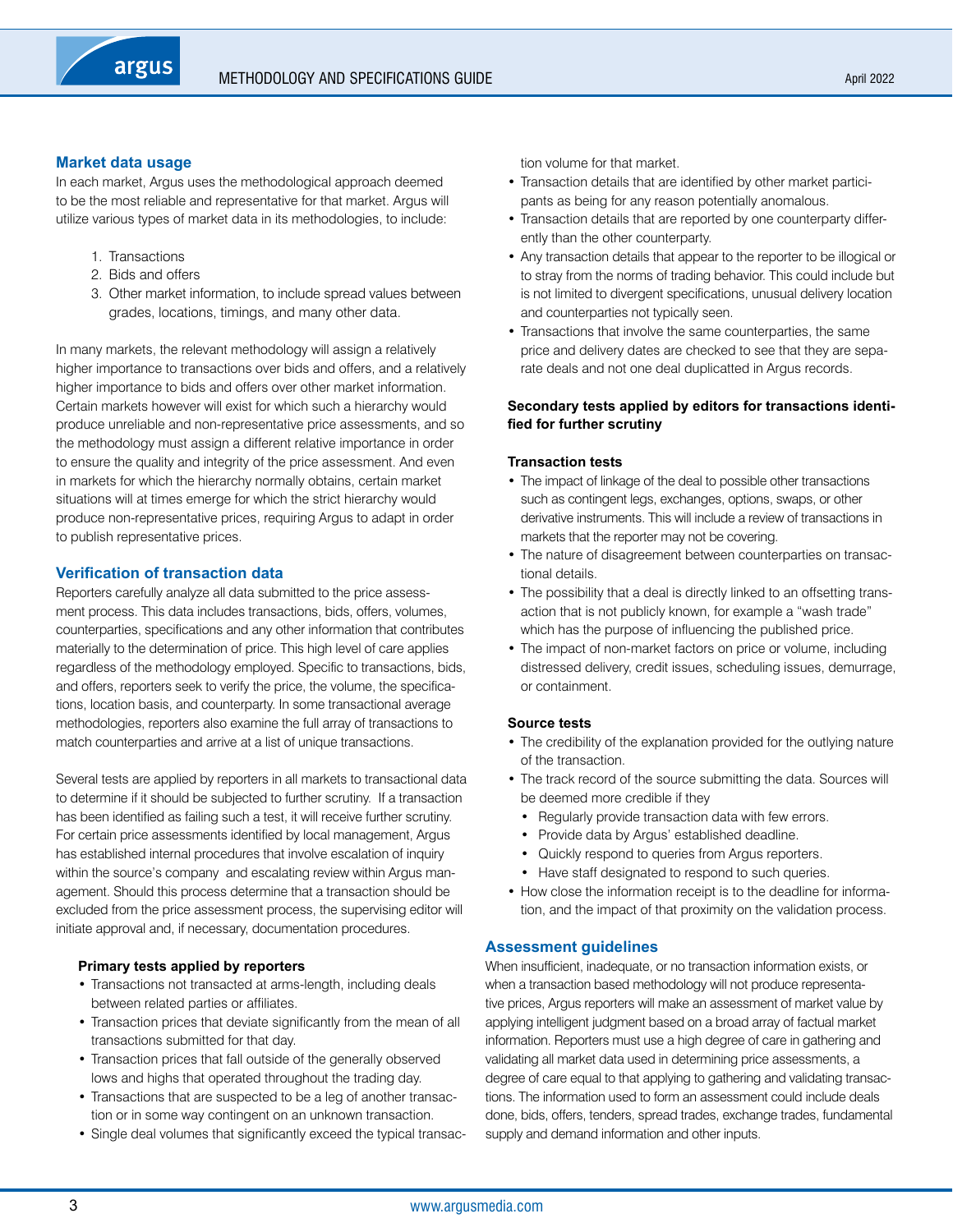The assessment process employing judgment is rigorous, replicable, and uses widely accepted valuation metrics. These valuation metrics mirror the process used by physical commodity traders to internally assess value prior to entering the market with a bid or offer. Applying these valuation metrics along with sound judgment significantly narrows the band within which a commodity can be assessed, and greatly increases the accuracy and consistency of the price series. The application of judgment is conducted jointly with the supervising editor, in order to be sure that guidelines below are being followed. Valuation metrics include the following:

# Relative value transactions

Frequently transactions occur which instead of being an outright purchase or sale of a single commodity, are instead exchanges of commodities. Such transactions allow reporters to value less liquid markets against more liquid ones and establish a strong basis for the exercise of judgment.

- Exchange one commodity for a different commodity in the same market at a negotiated value.
- Exchange delivery dates for the same commodity at a negotiated value.
- Exchange a commodity in one location for the same commodity at another location at a negotiated value.

# Bids and offers

If a sufficient number of bids and offers populate the market, then the highest bid and the lowest offer can be assumed to define the boundaries between which a deal could be transacted.

# Comparative metrics

The relative values between compared commodities are readily discussed in the market and can be discovered through dialogue with market participants. These discussions are the precursor to negotiation and conclusion of transactions.

- Comparison to the same commodity in another market center.
- Comparison to a more actively traded but slightly different specification commodity in the same market center.
- Analysis of prices in forward markets for physically deliverable commodity that allow extrapolation of value into the prompt timing for the commodity assessed.
- Comparison to the commodity's primary feedstock or primary derived product(s).
- Comparison to trade in the same commodity but in a different modality (as in barge versus oceangoing vessel) or in a different total volume (as in full cargo load versus partial cargo load).

Throughout this methodology, Argus will explain, in more detail and on a market by market basis, the criteria and procedures that are used to make an assessment of market value by applying intelligent judgment.

# **Volume minimums and transaction data thresholds**

In establishing each methodology, Argus will list specific minimum volume for each assessment. Because of the varying transportation infrastructure found in all commodity markets, Argus typically does not establish thresholds strictly on the basis of a count of transactions, as this could lead to unreliable and non-representative assessments. Instead, minimum volumes are typically established which may apply to each transaction accepted, to the aggregate of transactions, to transactions which set a low or high assessment or to other volumetrically relevant parameters.

For certain price assessments identified by local management, Argus will seek to establish minimum transaction data thresholds and when no such threshold can be established Argus will explain the reasons. These thresholds will often reflect the minimum volumes necessary to produce a transaction-based methodology, but may also establish minimum deal parameters for use by a methodology that is based primarily on judgment.

Should no transaction threshold exist, or should submitted data fall below this methodology's stated transaction data threshold for any reason, Argus will follow the procedures outlined elsewhere in this document regarding the exercise of judgment in the price assessment process.

# Minimum transaction thresholds for key assessments

#### **Minimum Transaction Thresholds**

| Commodity                    | <b>Modality</b> | Location                  | Low/high<br>minimum<br>volume | <b>VWA</b><br>aggregate<br>minimum<br>volume |
|------------------------------|-----------------|---------------------------|-------------------------------|----------------------------------------------|
| <b>ULSD</b>                  | Barge           | New York<br>Harbor        | 25,000 bl                     | na                                           |
| Jet fuel                     | Barge           | New York<br>Harbor        | 25,000 bl                     | na                                           |
| <b>ULSHO</b>                 | Barge           | <b>New York</b><br>Harbor | 25,000 bl                     | na                                           |
| <b>RBOB</b>                  | Barge           | New York<br>Harbor        | 25,000 bl                     | na                                           |
| <b>ULSD</b>                  | Pipeline        | <b>Buckeye</b>            | 10,000 bl                     | na                                           |
| Jet fuel                     | Pipeline        | <b>Buckeye</b>            | 10,000 bl                     | na                                           |
| 87M conventional<br>gasoline | Pipeline        | Colonial                  | 25,000 bl                     | 75,000 bl                                    |
| Heating oil                  | Pipeline        | Colonial                  | 25,000 bl                     | 75,000 bl                                    |
| Jet fuel                     | Pipeline        | Colonial                  | 25,000 bl                     | 75,000 bl                                    |
| ULSD <sub>62</sub>           | Pipeline        | Colonial                  | 25,000 bl                     | 75,000 bl                                    |

# **Transparency and confidentiality**

Argus values transparency in energy markets. As a result, we publish lists of deals in our reports that include price, basis, and volume information. The deal tables allow subscribers to cross check and verify the deals against the prices. Argus feels transparency and openness is vital to developing confidence in the price assessment process.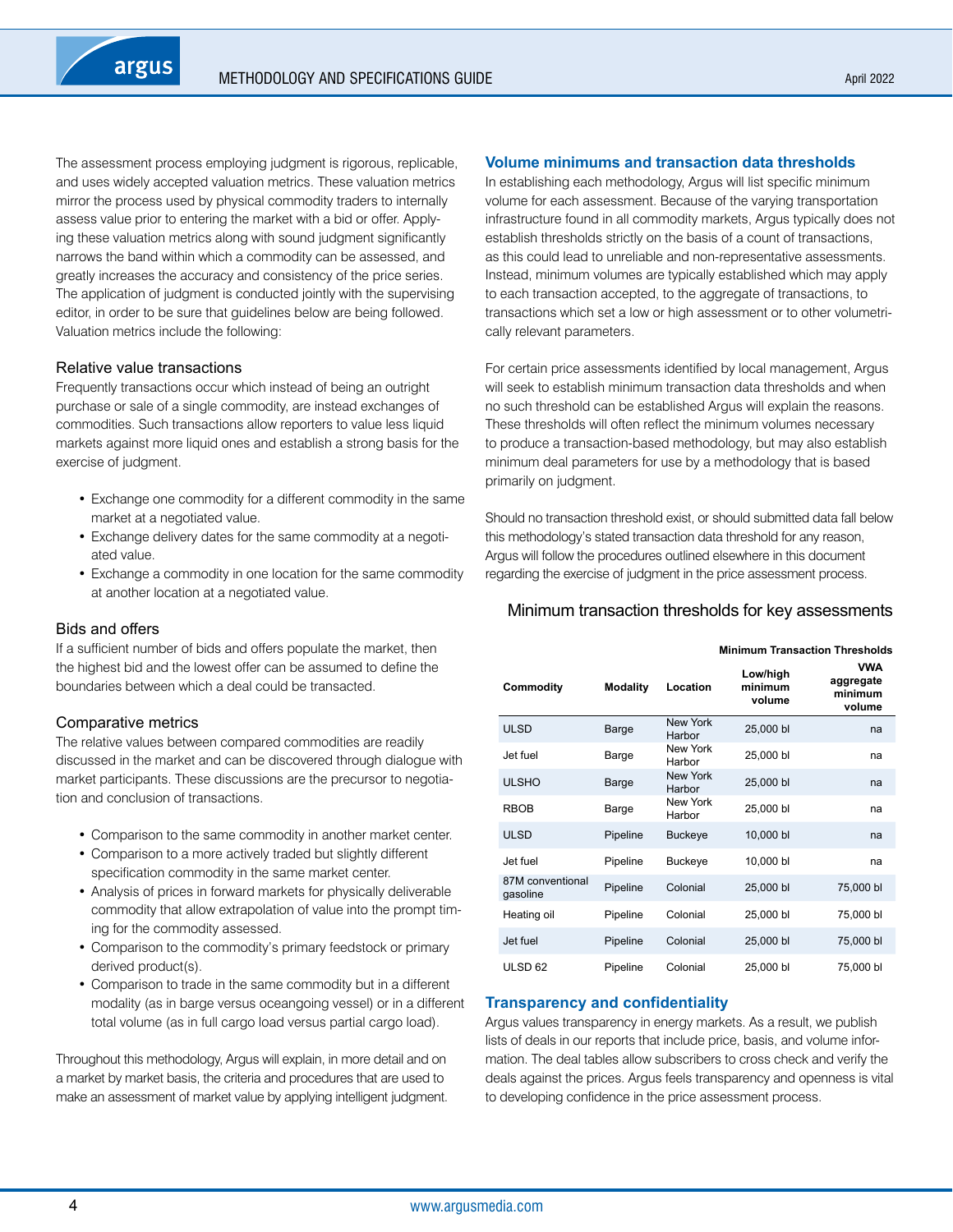Argus asks for transaction counterparty names from contacts in order to confirm deals and to avoid double-counting in volume-weighted averages. But Argus does not publish counterparty names in the US products markets. Many companies in the US have existing confidentiality agreements with counterparties and can only reveal deals to the press if confidentiality is maintained. Maintaining confidentiality allows Argus to gather more information and create more robust assessments.

# **Basis differentials and absolute prices**

In the US clean products markets, differentials to futures are the negotiated bids, offers, and transaction values. Argus fixed prices are derived by adding the differentials to the CME futures settlement price or to another differential. In the case of regrade trade the report identifies the basis (as in 87 M conventional). Reformer grade naphtha trades at a differential to a published gasoline price, and vacuum gasoil trades at a differential to either a published clean product formula or to WTI. Certain refined products trade at a fixed price, such as ethanol, paraffinic naphtha and residual fuel oil. Argus publishes various price types for each commodity. These typically include

**Differential Low:** The low differential to futures or another basis. **Differential High:** The high differential to futures or another basis. **Low:** The "fixed" or absolute price. For clean products, typically calculated by adding the differential low to the CME settlement, or the absolute price for a basis commodity (such as 87 M conventional).

**High:** The "fixed" or absolute price. For clean products, typically calculated by adding the differential high to the Nymex settlement, or the absolute price for a basis commodity (such as 87 M conventional).

**Delta:** The change between today's absolute price and that of the previous trading day.

# **Swaps and forwards markets**

Argus publishes forward assessments for numerous markets. These include forward market contracts that can allow physical delivery. Argus looks at forward prices to inform physical assessments but places primary emphasis on the physical markets.

# **Publications and price data**

Argus products prices for the US are published in the *Argus US Products* report. Subsets of these prices appear in other Argus market reports and newsletters in various forms, such as *Argus Latin Markets*, *Argus US West Coast Products*, *Argus Jet Fuel*, *Argus US Ethanol* and *Argus Global Markets*. The price data is available independent of the text-based report in electronic files that can feed into various databases. These price data are also supplied through various third-party data integrators. The Argus website also provides access to prices, reports and news with various web-based tools. All Argus prices are kept in a historical database and available for purchase. Contact your local Argus office for information.

#### **Corrections to assessments**

Argus will on occasion publish corrections to price assessments after the publication date. We will correct errors that arise from clerical mistakes, calculation errors, or a misapplication of our stated methodology. Argus will not retroactively assess markets based on new information learned after the assessments are published. We make our best effort to assess markets based on the information we gather during the trading day assessed.

If transaction information is submitted in error, and the company submitting informs Argus of the error within 24 hours of the original submission, Argus will make best efforts to correct the price data. After 24 hours, Argus will review both the material effect that the correction will have on the price data and the amount of time that has elapsed from the date of the published price data before deciding whether to issue a correction. After 30 days, data submitters are not expected to file corrections to submitted data.

# **Ethics and compliance**

Argus operates according to the best practices in the publishing field, and maintains thorough compliance procedures throughout the firm. We want to be seen as a preferred provider by our subscribers, who are held to equally high standards, while at the same time maintaining our editorial integrity and independence. Argus has a strict ethics policy that applies to all staff. The policy can be found on our website at www.argusmedia.com. Included in this policy are restrictions against staff trading in any energy commodity or energy related stocks, and guidelines for accepting gifts. Argus also has strict policies regarding central archiving of email and instant messenger communication, maintenance and archiving of notes, and archiving of spreadsheets and deal lists used in the price assessment process. Argus publishes prices that report and reflect prevailing levels for open-market arm's length transactions (please see the [Argus Global Compliance Policy](https://www.argusmedia.com/-/media/Files/governance-and-compliance/global-compliance.ashx?la=en&hash=DB833EADC2BC60A7B262FC13D5E6A4B46CCDAB1E) for a detailed definition of arms length).

# **Consistency in the assessment process**

Argus recognizes the need to have judgment consistently applied by reporters covering separate markets, and by reporters replacing existing reporters in the assessment process. In order to ensure this consistency, Argus has developed a program of training and oversight of reporters. This program includes:

- A global price reporting manual describing among other things the guidelines for the exercise of judgment.
- Cross-training of staff between markets to ensure proper holiday and sick leave backup. Editors that float between markets to monitor staff application of best practices.
- Experienced editors overseeing reporting teams are involved in daily mentoring and assisting in the application of judgment for illiquid markets.
- Editors are required to sign-off on all price assessments each day, thus ensuring the consistent application of judgment.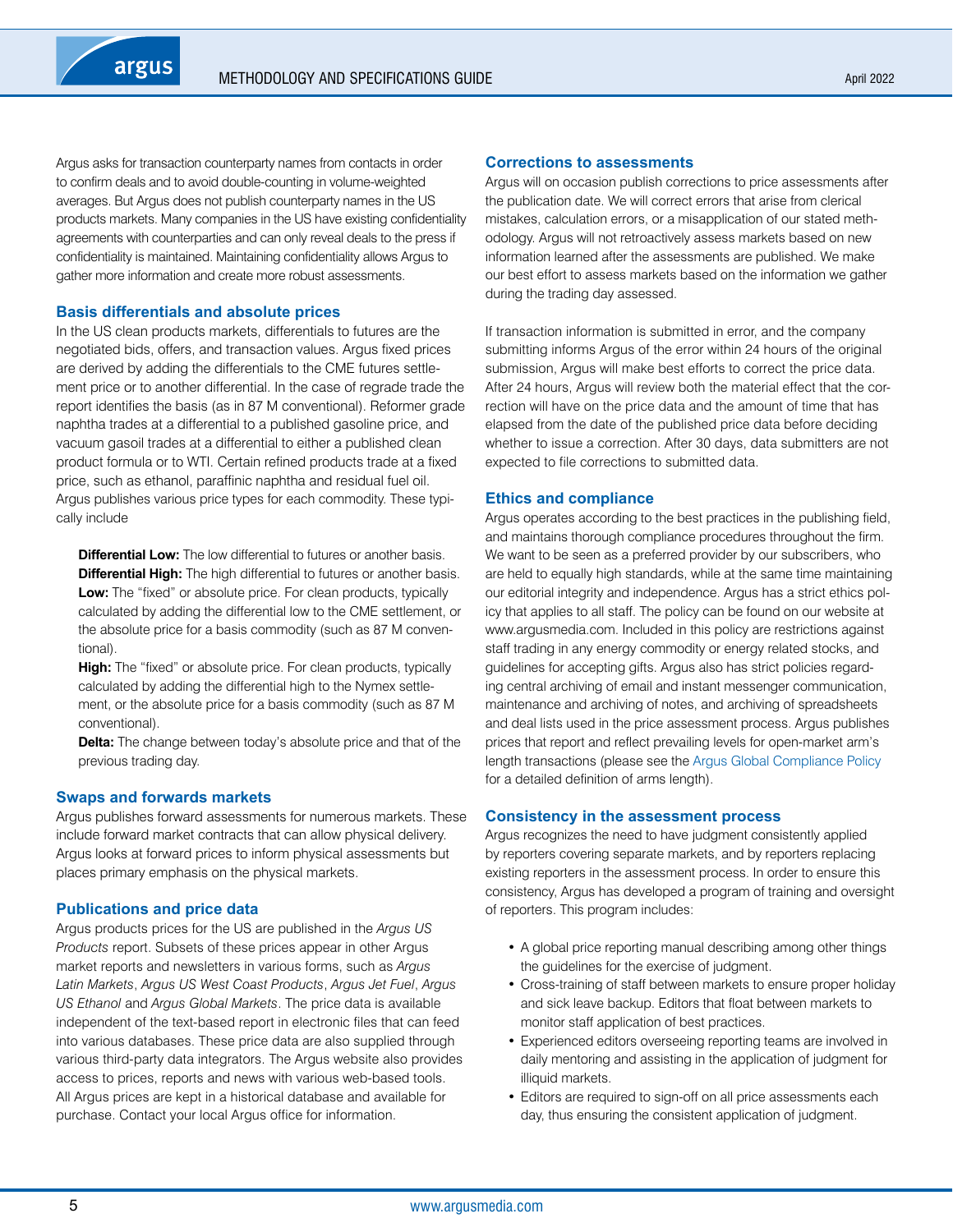# **Review of methodology**

The overriding objective of any methodology is to produce price assessments which are reliable indicators of commodity market values, free from distortion and representative of spot market values. As a result, Argus editors and reporters are regularly examining our methodologies and are in regular dialogue with the industry in order to ensure that the methodologies are representative of the physical market being assessed. This process is integral with reporting on a given market. In addition to this ongoing review of methodology, Argus conducts reviews of all of its methodologies and methodology documents on at least an annual basis.

Argus market report editors and management will periodically and as merited initiate reviews of market coverage based on a qualitative analysis that includes measurements of liquidity, visibility of market data, consistency of market data, quality of market data and industry usage of the assessments. Report editors will review:

- Appropriateness of the methodology of existing assessments
- Termination of existing assessments
- Initiation of new assessments

The report editor will initiate an informal process to examine viability. This process includes:

- Informal discussions with market participants
- Informal discussions with other stakeholders
- Internal review of market data

Should changes, terminations, or initiations be merited, the report editor will submit an internal proposal to management for review and approval. Should changes or terminations of existing assessments be approved, then formal procedures for external consultation are begun.

#### **Changes to methodology**

Formal proposals to change methodologies typically emerge out of the ongoing process of internal and external review of the methodologies. Formal procedures for external consultation regarding material changes to existing methodologies will be initiated with an announcement of the proposed change published in the relevant Argus report. This announcement will include:

- Details on the proposed change and the rationale
- Method for submitting comments with a deadline for submissions
- Notice that all formal comments will be published after the given consultation period unless submitter requests confidentiality

Argus will provide sufficient opportunity for stakeholders to analyze and comment on changes, but will not allow the time needed to follow these procedures to create a situation wherein unrepresentative or false prices are published, markets are disrupted, or market participants are put at unnecessary risk. Argus will engage with industry throughout this process in order to gain acceptance of proposed changes to methodology. Argus cannot however guarantee universal acceptance and will act for the good order of the market and ensure the continued integrity of its price assessments as an overriding objective.

Following the consultation period, Argus management will commence an internal review and decide on the methodology change. This will be followed by an announcement of the decision in the relevant Argus report and include a date for implementation. In addition, publication of stakeholders' formal comments that are not subject to confidentiality and Argus' response to those comments will also take place. These formal comments should be published in a manner described by management but must be available to all market participants and stakeholders.

# **Updates to methodology**

The Argus US Products methodology is constantly updated and revised. The latest available methodology (which may supersede the one you are reading) is available at [www.argusmedia.com.](https://www.argusmedia.com/en)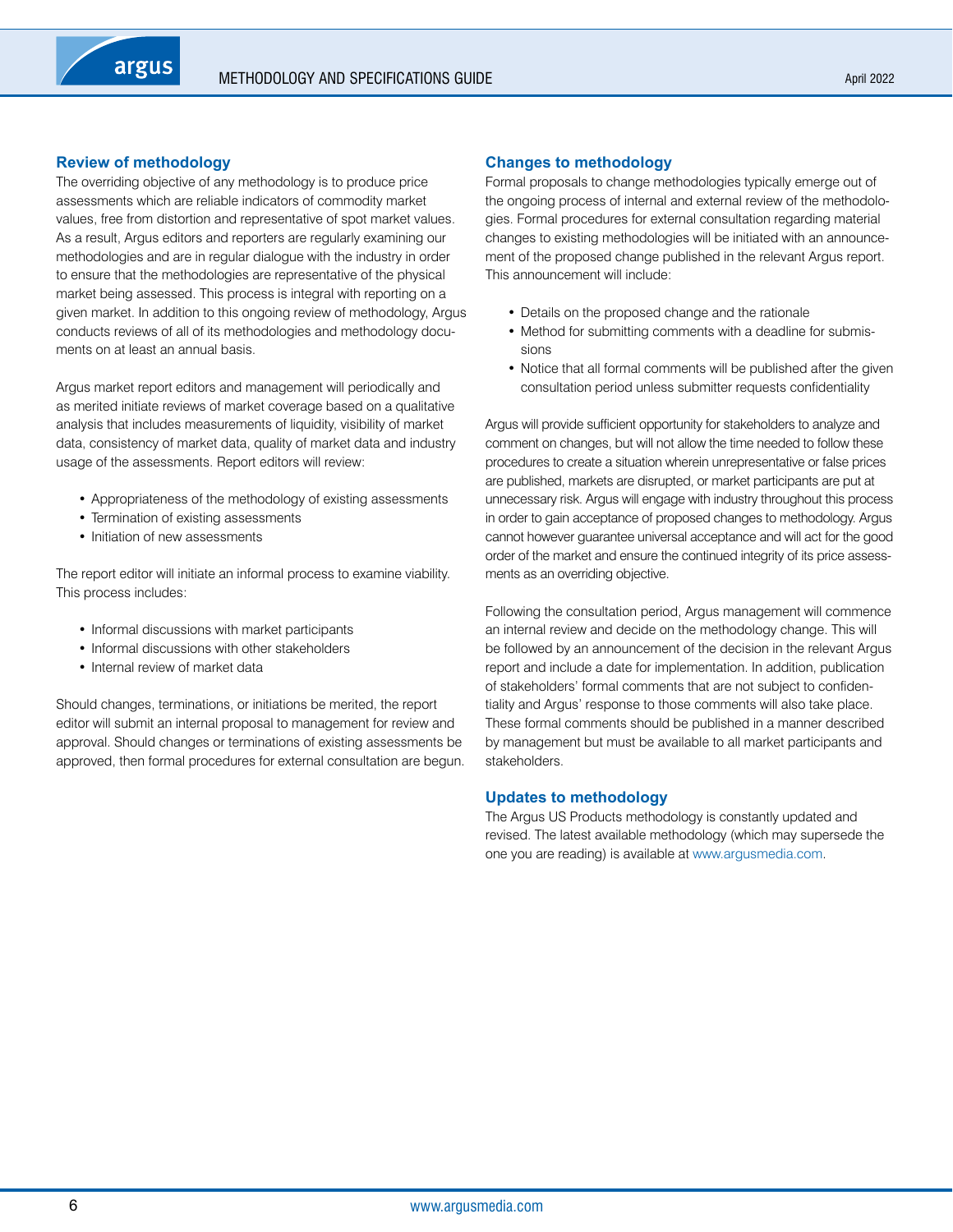# <span id="page-6-0"></span>**Using this document**

This methodology was designed to be read alongside a copy of the print [Argus US Products](http://www.argusmedia.com/Oil-Products/Argus-US-Products/) report, or [Argus Data documentation](http://www.argusmedia.com/pages/StaticPage.aspx?tname=Resources&pname=Data&staticurl=/Resources/data/documentation.shtml). Both are available at [www.argusmedia.com](https://www.argusmedia.com/en).

# **Volume-weighted averages**

For certain products, Argus publishes volume-weighted averages ("weighted average") of deals done throughout the entire trading day. These are published as a single differential and a single fixed price. In order to allow the average to be representative in illiquid markets, a minimum aggregate volume of trade must occur in a given trade day for each weighted average to be calculated.

Should this aggregate volume not be achieved, the weighted average will default to the mean of the low and the high for the same product.

Minimum aggregate volumes are as follows:

| Minimum aggregate volumes                |                          |  |  |  |  |  |  |
|------------------------------------------|--------------------------|--|--|--|--|--|--|
| <b>Market</b>                            | Minimum aggregate volume |  |  |  |  |  |  |
| Colonial (including Colonial line space) | 75,000 bl                |  |  |  |  |  |  |
| Group 3                                  | 30,000 bl                |  |  |  |  |  |  |
| Los Angeles                              | 75,000 bl                |  |  |  |  |  |  |

# **Midpoint prices**

Midpoint prices published in the market summary section of the report are rounded to two decimal places. Midpoint prices available via FTP, the Argus Direct platform, or other data feeds are rounded to three decimal places.

# **RVP and gasoline seasons**

Argus' gasoline assessments are the price of gasoline with a volatility no greater than a named Reid vapor pressure (RVP). These RVP standards change during the year.

The RVP value of CBOB blendstock is a pre-blend value, before the addition of 10pc denatured fuel ethanol.

The RVP value of RBOB blendstock is a post-blend value, assuming the inclusion of 10pc denatured fuel ethanol. The relevant ethanol price assessment is also published in Argus US Products.

Argus publishes its gasoline price assessments as a number of different series including "summer," "winter," "continuous," "supplemental (supp)," and "transition supplemental," each defined by the [Argus](https://www.argusmedia.com/-/media/Files/methodology/argus-rvp-transition.ashx)  [Gasoline RVP schedule.](https://www.argusmedia.com/-/media/Files/methodology/argus-rvp-transition.ashx)

"Summer" assessments are published 15 March through 15 September. "Winter" assessments are published 1 September through 15 April. "Supplemental" and "Transition" assessments are published on each publication day during the period listed in the Argus Gasoline RVP schedule. All other price assessments, including "continuous" assessments, are published year-round.

Argus also publishes each day's RVP standards as separate, standalone data series.

The published RVP does not account for waivers. RBOB does not receive waivers. The price of other oxygenate blendstocks are assessed before the addition of ethanol that would result in RVP waivers.

A full list of gasoline price data codes and corresponding RVP data codes is available in the [Argus PA code index for gasoline prices](https://www.argusmedia.com/-/media/Files/methodology/argus-pa-code-index-for-gasoline-prices-and-rvp-schedules.ashx) and [Argus Gasoline RVP schedule](https://www.argusmedia.com/-/media/Files/methodology/argus-rvp-transition.ashx).

# **Duty, RINs and the RVO**

Unless otherwise stated, Argus' US refined products assessments include duty ("inc duty"). Duty-inclusive assessments reflect the value of fuel on which any applicable US import duties have already been paid, either by the seller or by the original importer. Import duties include:

- Import tariff (52.5¢/bl)
- Harbor Maintenance Fee (0.125pc of cargo value)
- Oil Spill Tax (9¢/bl)
- Merchandise Processing Fee (0.3464pc of cargo value, not to exceed \$498)

In the case of diesel, gasoline, and ultra-low sulphur kerosine (ULSK), and with the exception of Argus USGC waterborne ex-RVO prices, dutyinclusive assessments also include an RVO: they reflect the value of fuel that, under US law, imposes a renewable volume obligation (RVO) on the company that refined or imported it. Companies can meet their RVO by blending the requisite volume of renewable fuels, or purchasing a corresponding quantity of renewable identification numbers (RINs).

Argus assessments described as "ex-duty" reflect the value of fuel on which applicable import duties have not been paid. Ex-duty assessments also exclude RVO, meaning that the fuel has yet to incur any renewable volume obligation.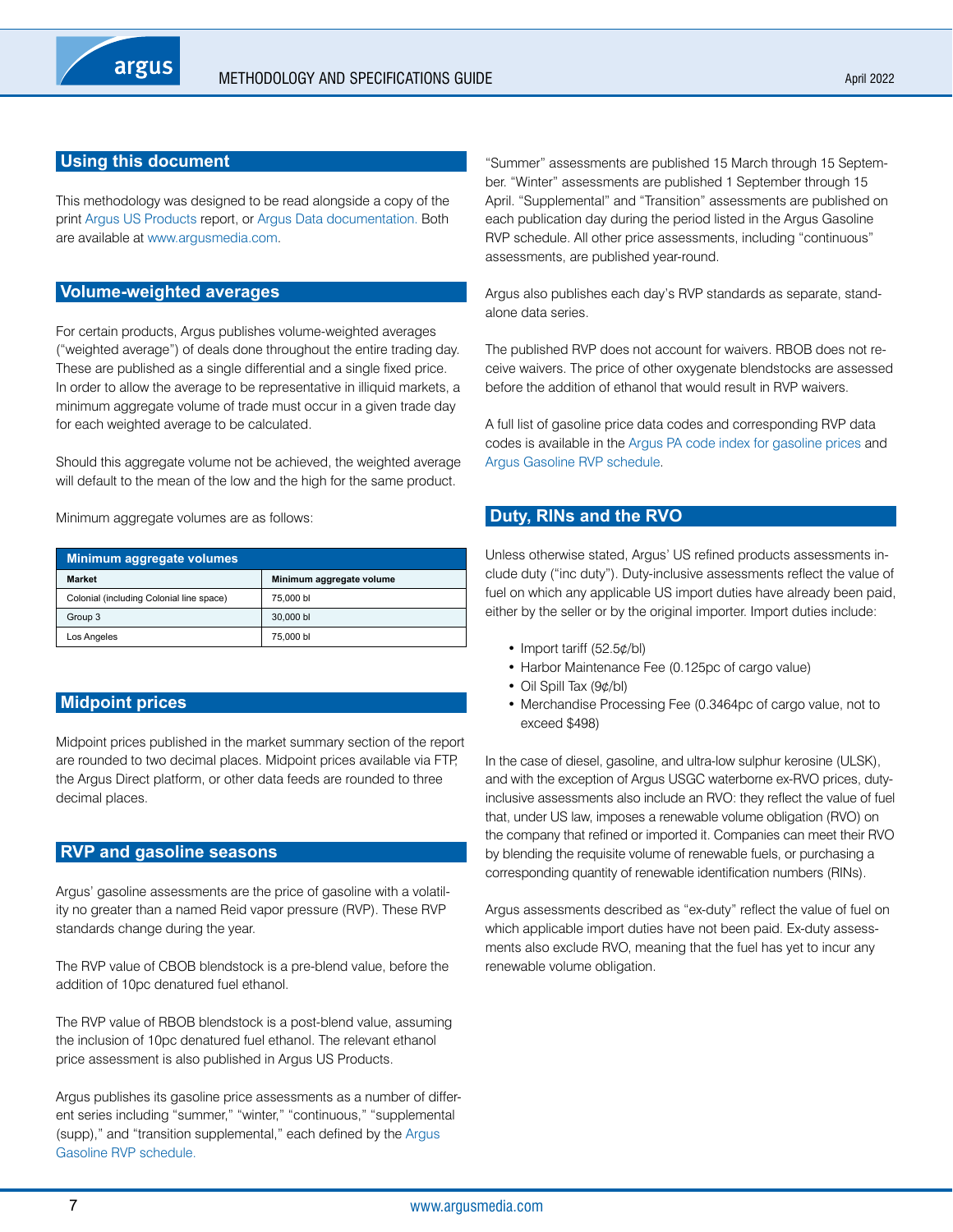# <span id="page-7-0"></span>**Differential adjustments**

When market activity takes place against a different CME Nymex contract month than the one against which Argus publishes, Argus will adjust the differentials to its CME Nymex contract month while maintaining equivalent outright prices.

Argus reserves the right to choose the appropriate method for such adjustment, including using the inter-month spread at the time of the trade, if such information is available, and using the inter-month spread at the time of settlement.

# **US Atlantic coast**

Argus assesses US Atlantic coast clean product markets as differentials to CME Nymex settlement prices. First-month settlement prices are used except on the last business day of the month, when secondmonth settlement prices are used.

US Atlantic coast assessments are for the price, over the entire trading day (see above), of product meeting the volume, quality, location and timing criteria set out below, as well as the volatility (RVP) criteria set out above.

# **Prompt timing alignment**

Barge, Buckeye pipeline and Laurel pipeline price assessments are for activity 3-7 days forward from the assessment day. When no pipeline shipments are scheduled within 3-7 days forward of the day of assessment, Argus will assess the price based on market activity for the cycle immediately following 7 days forward, taking into account any backwardation or contango in the forward curve.

# **Colonial Linden cycle timing**

Argus begins assessing each Colonial Linden cycle three business days prior to the previous cycle's delivery into Linden. For example, if Colonial cycle 3 delivers CBOB into Linden on Thursday, 23 January, Argus will begin assessing cycle 4 CBOB at Linden starting Monday, 20 January.

# **Non-specific origins**

Argus assesses prices for the Laurel pipeline on a fob Philadelphia basis without origin restrictions. Argus New York Harbor barge assessments are for prices on a fob New York Harbor basis without specific locations.

# **RVP transitions**

Argus uses the Buckeye Pipeline calendar as the basis for US Atlantic coast RVP transitions of Buckeye, barge and Laurel gasoline assessments, and of cargo RBOB and CBOB assessments. The Buckeye Pipeline schedule can be found at [www.buckeye.com.](www.buckeye.com)

Argus uses the Colonial Pipeline calendar as the basis for US Atlantic coast RVP transitions of Colonial Linden gasoline assessments and cargo 87 conventional and 93 conventional assessments. The Colonial Pipeline schedule can be found at [www.colpipe.com/home.](www.colpipe.com/home)

# **New York Harbor fuel oil**

Assessed as the low-high range within which product traded or could have traded.

Assessments are published as \$/bl outright prices. The 0.5pc fuel oil price is also published as calculated \$/bl differentials to the Ice Brent and Nymex WTI front-month settlements. The Ice Brent and Nymex WTI basis months for the 0.5pc fuel oil differentials roll three business days before the expiry of the prompt-month contract.

Information about trades done as differentials to Ice Brent or Nymex WTI may be considered for inclusion in all New York Harbor fuel oil assessments.

# **Calculated assessments**

- **89 conv:** calculated as  $(0.65 * 87 \text{ conv}) + (0.35 * 93 \text{ conv})$
- **New York waterborne gasoline ex-duty:** calculated by subtractng Argus RVO and associated import duties from the corresponding New York waterborne gasoline inc duty assessment. For details on how Argus calculates RVO, see the [Argus](https://www.argusmedia.com/-/media/Files/methodology/argus-americas-biofuels.ashx)  [Americas Biofuels methodology](https://www.argusmedia.com/-/media/Files/methodology/argus-americas-biofuels.ashx).

# **US Gulf coast**

Argus assesses US Gulf refined products as outright prices or as differentials to basis prices listed in the specifications table below.

Assessments are of the price, over the entire trading day (see above) of product meeting the volume, quality, location, and timing criteria set out in the specification tables below, as well as the volatility (RVP) criteria set out above, and other modality-specific criteria detailed below. For definitions of low, high, and VWA, see "Basis differentials and absolute prices" and "Volume-weighted averages" sections above.

# **RVP transitions**

Argus uses the Colonial Pipeline calendar as the basis for US Gulf coast RVP transitions for gasoline assessments. The Colonial Pipeline schedule can be found at: <www.colpipe.com/home>.

# **Waterborne CBOB, RBOB, Conv, ULSD 62, ULSHO, Heating oil, Jet, Kerosine**

Prices are fob US Gulf coast for domestic shipment. Prices are assessed by adding the corresponding USGC Colonial Pipeline prompt cycle to a fixed 1.25¢/USG premium which reflects the assessed cost of transporting material onto a barge or vessel. The premium is reviewed annually.

# **Waterborne ex-RVO**

For CBOB, Conv, ULSD, prices are calculated by subtracting Argus' current-year RVO assessment from the corresponding Argus waterborne assessment.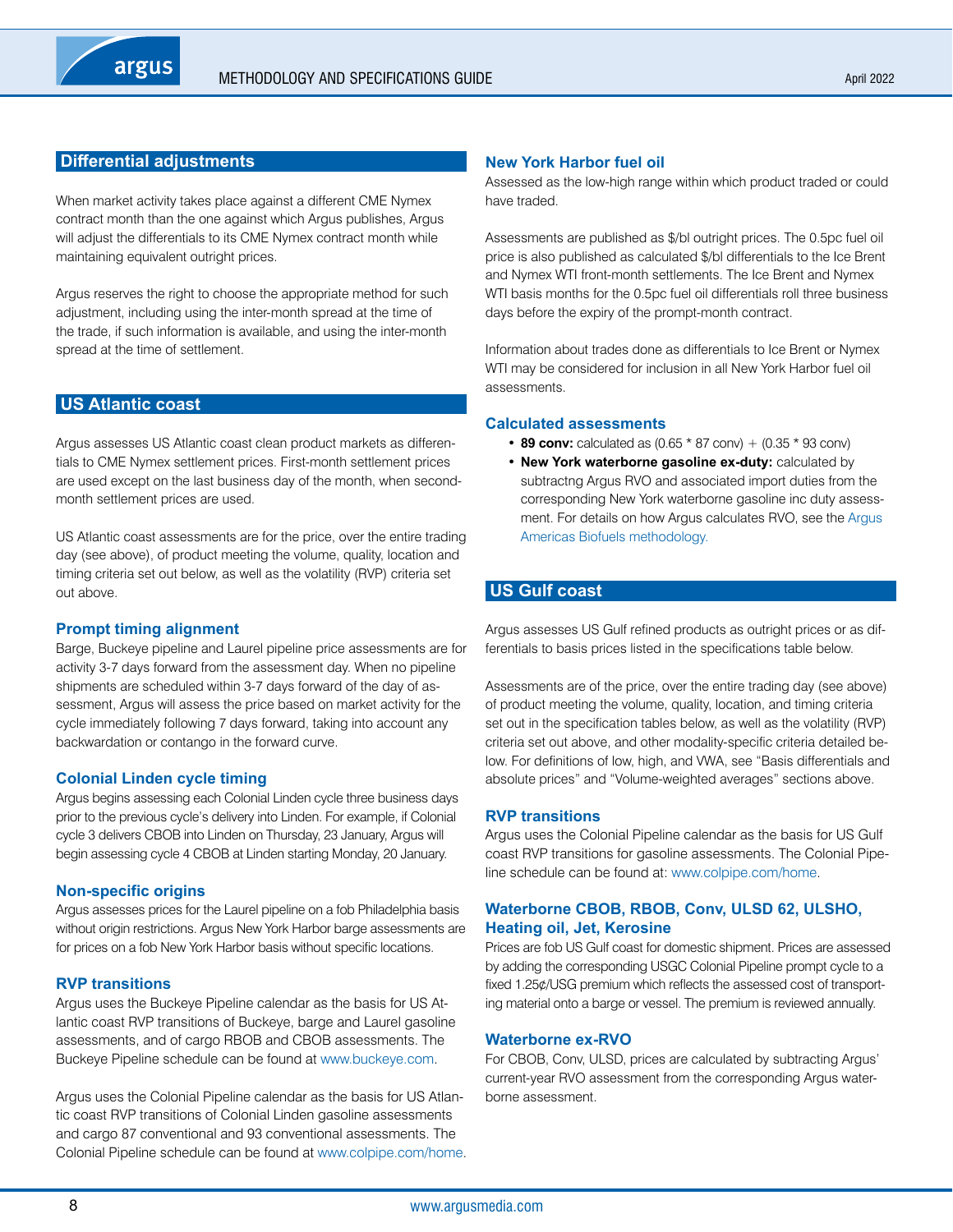# ULSD, 45 cetane

Prices are published in \$/m<sup>3</sup> for 200,000-250,000bl of US Gulf coast diesel meeting Colonial 62 grade ULSD specifications and with a cetane number of 45 loading 5-15 days forward.

Calculated by adding an assessed differential to the outright Colonial 62 ULSD midpoint, and subtracting the Argus Renewable Volume Obligation (RVO).

# **Colonial**

- All assessments exclude trade carrying "Texas-origin only" clause
- ULSD and CBOB assessments are for trade that does not allow delivery at injection points that will not count toward buyer's Colonial shipping history.
- Gasolines: prompt cycle is the earliest A grade cycle for which the nomination deadline has not passed
- Distillates: prompt cycle is the earliest cycle for which the nomination deadline has not passed

# **Colonial line space**

- Prices are for material withdrawn from the named cycle on the named line, at a differential to material injected to the named cycle at Pasadena, TX.
- Prices are assessed independently of logistics (e.g. tariffs, line loss)

# **Vacuum gasoil (VGO)**

- Prices are assessed in \$/bl using both outright prices and differentials to Nymex WTI and Ice Brent crude futures.
- Argus rolls the differential basis month for Nymex WTI and Ice Brent crude futures three business days prior to the expiry of the prompt month contract.

# **Texas CBOB**

Prices for Texas CBOB, fuel meeting the boutique state fuel program approved for Texas by the EPA, are calculated from 20 April to 1 October inclusive for 25,000 bl on a fob Houston/Pasadena basis as follows:

Texas Regular and Premium CBOBs are calculated using an 82:18 split between the respective regular and premium 7.4 RVP post-blend RBOB and 9.0 RVP CBOB assessments. During periods in which either 7.4 RVP post-blend RBOB or 9.0 RVP CBOB are no longer fungible on the Colonial Pipeline at origin, Argus will use the average of RBOB/CBOB market spreads during the four weeks immediately before one of the grades ceased to be fungible.

Should both grades cease to be fungible, Argus will identify a price spread between fungible grades that can contribute to the identification of values to be used in the calculation of Texas CBOB prices.

From 2 October to 19 April inclusive, the lowest RVP not 7.8 or 7 price assessment is published for these series.

# **US Gulf coast fuel oil**

Assessed as the low-high range within which product traded or could have traded. If traded quantities meet or exceed the aggregate threshold then the midpoint of the low-high range will be assessed as a weighted average of the trades.

Assessments are published as \$/bl outright prices. The 0.5pc fuel oil price is also published as calculated \$/bl differentials to the Ice Brent and Nymex WTI front-month settlements. The Ice Brent and Nymex WTI basis months for the 0.5pc fuel oil differentials roll three business days before the expiry of the prompt-month contract.

Information about trades done as differentials to Ice Brent or Nymex WTI may be considered for inclusion in all US Gulf coast fuel oil assessments.

Aggregate thresholds:

- \$/t—10,000t
- \$/bl—100,000bl

During times of market volatility, Argus may establish a relationship between the price of reported fixed-price fuel oil trades and the price of one or more underlying commodities such as Brent crude futures.

To account for any volatility in that underlying basis market, Argus may re-calculate the fixed-price value of the trade against the day's settlement price of the underlying basis market and include that adjusted value in the final volume-weighted average and low/high range. Argus encourages market participants to specify the time at which trades were completed, and the basis market, if any, used to value the fuel oil to facilitate this adjustment.

# **Calculated assessments**

- 89 conv: calculated as  $(0.65 * 87 \text{ conv}) + (0.35 * 93 \text{ conv})$
- VGO differentials are calculated as the price of VGO minus the named basis
	- prompt month Ice Brent settlement (\$/bl)
	- 70:30 ULSD (¢/USG)
	- 70:30 heating oil  $(\phi/\text{USG})$
- 70:30, 87 conv/heating oil: calculated as (0.7\*USGC waterborne 87 conv M, lowest RVP no less than 9RVP) + (0.3\*USGC waterborne heating oil)
- 70:30, 87 conv/ULSD: calculated as (0.7\*USGC waterborne 87 conv M, lowest RVP no less than  $9RVP$ ) + (0.3\*USGC waterborne ULSD)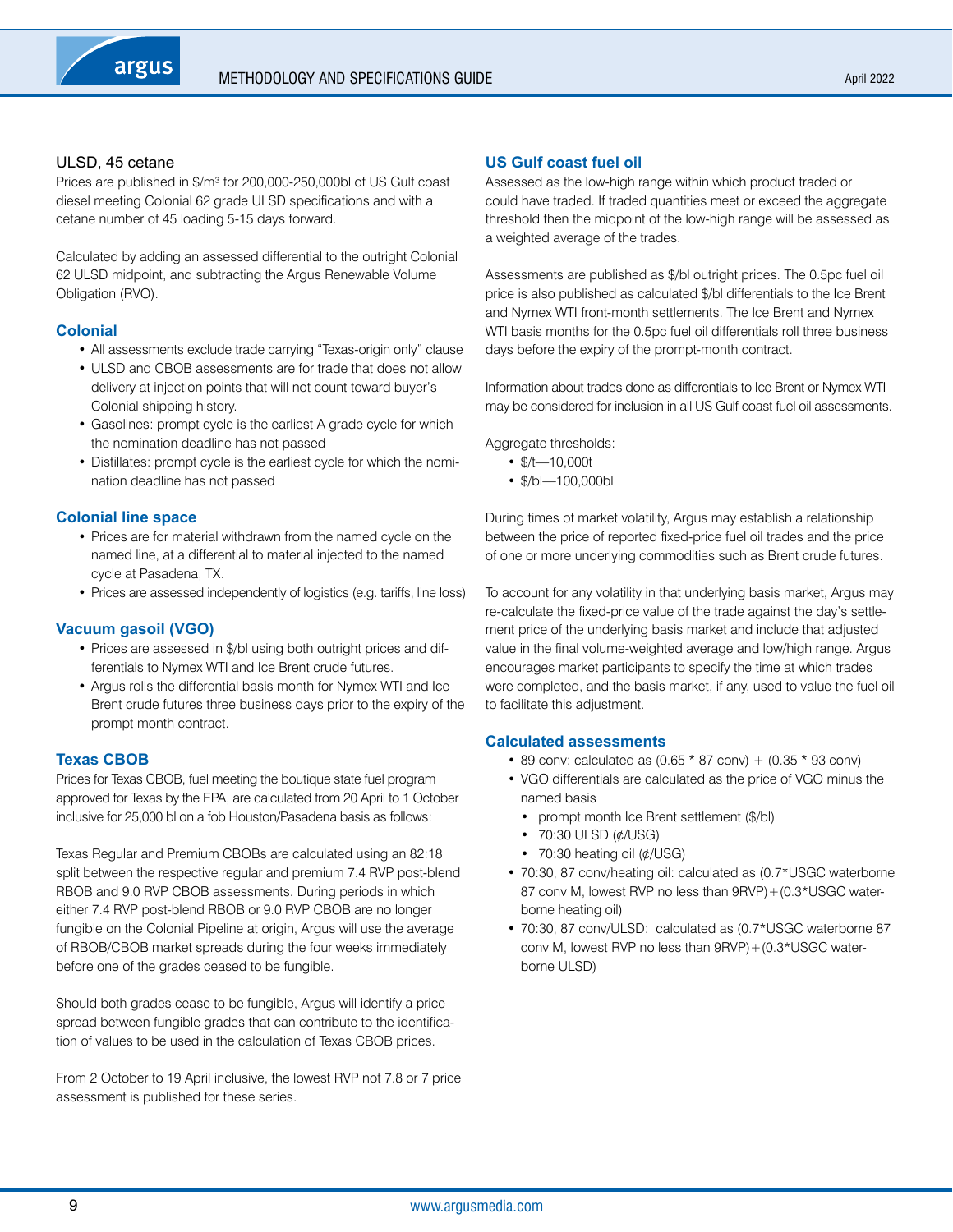# <span id="page-9-0"></span>**Group Three**

Argus assesses Group Three refined products as differentials to basis prices listed in the specifications table below.

Argus assesses US Group Three clean product markets as differentials to CME Nymex settlement prices. First-month settlement prices are used except on the last business day of the month, when secondmonth settlement prices are used.

Assessments are of the price over the entire trading day (see above) of product meeting the volume, quality, location, and timing criteria set out in the specification table below, as well as the volatility (RVP) criteria set out above.

# **RVP transitions**

Argus uses the Magellan Pipeline calendar as the basis for Group Three gasoline RVP transitions. The Magellan Pipeline schedule can be found at: [www.magellanlp.com.](www.magellanlp.com)

#### **ULSK Seasonality**

Ultra-low sulphur kerosine (ULSK) is assessed seasonally, from 1 September to 30 April.

# **Chicago**

Argus assesses Chicago refined products as differentials to basis prices listed in the specifications table below.

Assessments are of the price, over the entire trading day (see above) of product meeting the volume, quality, location, and timing criteria set out in the specification tables below, as well as the volatility (RVP) criteria set out above.

# **RVP transitions**

Argus uses the Buckeye-Midwest Pipeline System calendar as the basis for Chicago BCX gasoline RVP transitions. The Buckeye Pipeline schedule can be found at: [www.buckeye.com.](www.buckeye.com)

For other (non-BCX) gasoline assessments in the Chicago market, Argus will base RVP transitions on market liquidity and regional pipeline requirements.

# **Cycle timing**

The Chicago cycles that Argus assesses correspond to periods of the month.

| Chicago trade month cycle timing |                                 |                        |  |  |  |  |  |
|----------------------------------|---------------------------------|------------------------|--|--|--|--|--|
|                                  | <b>Prompt assessment begins</b> | <b>Ships</b>           |  |  |  |  |  |
| Cycle 1                          | 25th of the previous month      | 1st-10th of the month  |  |  |  |  |  |
| Cycle 2                          | 5th of the month                | 11th-20th of the month |  |  |  |  |  |
| Cycle 3                          | 15th of the month               | 21st-end of the month  |  |  |  |  |  |

Ultra-low sulphur kerosine (ULSK) is assessed seasonally, from 15 October to 31 March.

#### **Calculated assessments**

• 89 conv: calculated as  $(0.5 * 87 \text{ conv}) + (0.5 * 91 \text{ conv})$ 

# **ULSK Seasonality**

Ultra-low sulphur kerosine (ULSK) is assessed seasonally, from 1 September to 30 April.

# **Detroit**

# **Detroit CBOB**

Prices are for Detroit CBOB, fuel meeting the boutique state fuel program approved for Michigan by the EPA and sold on a fob Wolverine basis.

From Cycle 1 April through Cycle 2 September inclusive, calculated as 82pc Chicago West Shore/Badger RBOB plus 18pc Wolverine CBOB for both the respective regular and premium CBOB assessments.

From Cycle 3 September through Cycle 3 October inclusive, assessed based on a market survey and other market information about the price of 10,000 bl on a fob Wolverine basis.

From Cycle 1 November through Cycle 3 March inclusive, published as the respective Wolverine CBOB price assessments.

# **US west coast**

Argus assesses US west coast refined products as differentials to basis prices listed in the specifications table below.

Assessments are of the price, over the entire trading day (see above) of product meeting the volume, quality, location, and timing criteria set out in the specification tables below, as well as the volatility (RVP) criteria set out above.

Assessments are for product traded before the Kinder Morgan nominations deadline ("freeze") for the last cycle of the assessed month.

# **RVP transitions**

In Los Angeles, Argus uses the Kinder Morgan West Line calendar as the basis for RVP transitions. The Kinder Morgan Pipeline schedule can be found at: [www.kindermorgan.com.](www.kindermorgan.com)

In San Francisco, Argus uses the Kinder Morgan North/Zero Line calendar as the basis for RVP transitions. The Kinder Morgan Pipeline schedule can be found at:<www.kindermorgan.com>

In Portland, Argus uses the BP Olympic Pipeline calendar as the basis for RVP transitions.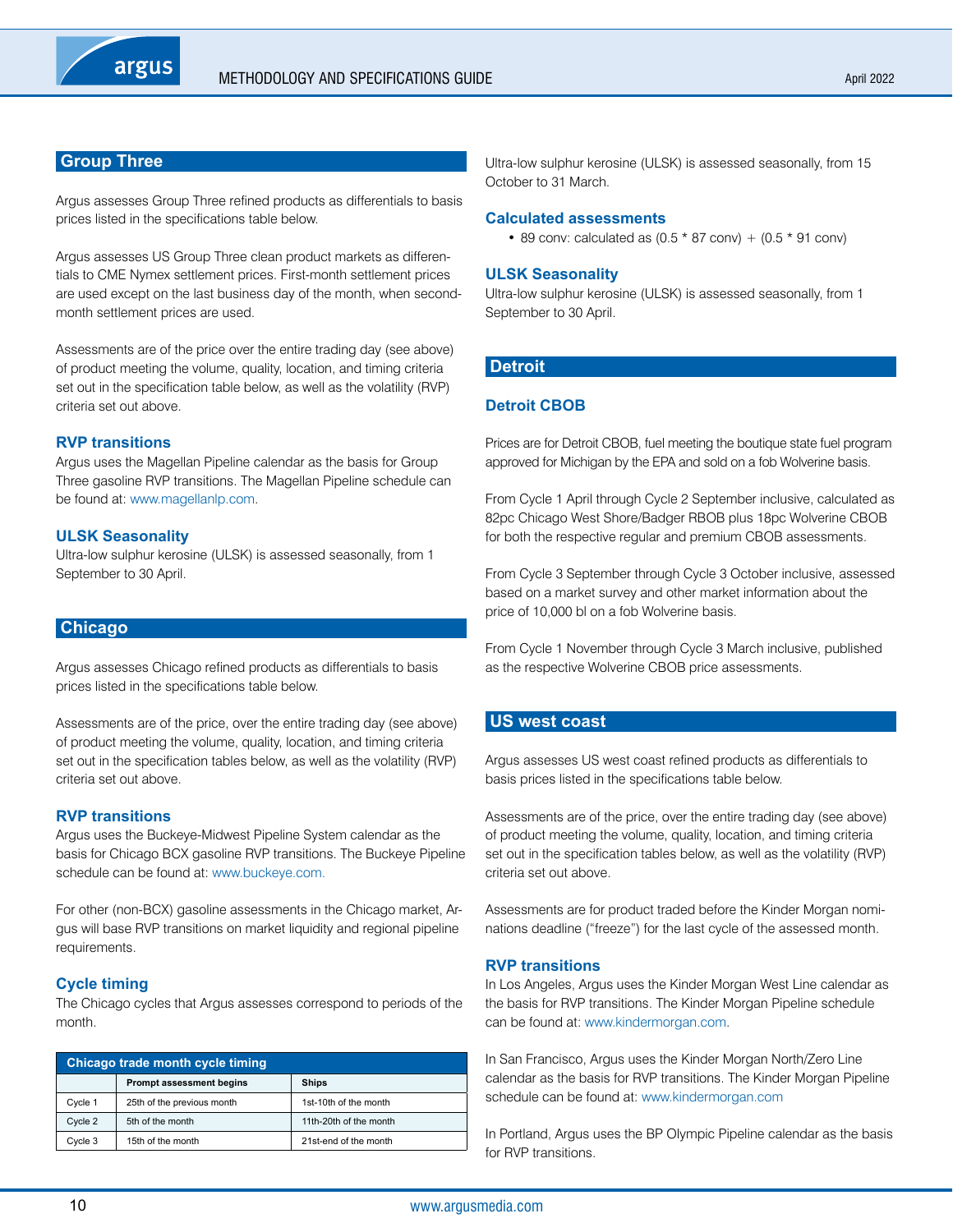# <span id="page-10-0"></span>**Waterborne San Francisco CARBOB, CARB ULSD**

Prices are fob US west coast for domestic shipment. Prices are assessed by adding the corresponding San Francisco pipeline assessment to a fixed 1.5¢/USG premium which reflects the assessed cost of transporting material onto a barge or vessel. The premium is reviewed annually.

#### **Waterborne ex-RVO**

For San Francisco CARBOB and San Francisco CARB ULSD, prices are calculated by subtracting Argus' current-year RVO assessment from the corresponding Argus waterborne assessment.

# **Delivered Florida**

Assessments are published daily in ¢/USG for regular CBOB, premium CBOB, ULSD, and jet fuel originating in the US Gulf coast and delivered to each of Tampa and Port Everglades, Florida.

Prices are calculated daily by adding the latest waterborne US Gulf coast price assessment for each commodity and the freight costs between the US Gulf coast and Tampa and Port Everglades, respectively. CBOB prices are for 9.0 RVP during the summer EPA-governed period.

Freight costs are assessed weekly and published in Argus Petroleum Transportation North America.

The following assessments are used to calculate delivered values:

- Freight clean Houston Tampa 140-260k bbl
- Freight clean Houston Port Everglades 140-260k bbl

See the [Argus Petroleum Transportation methodology.](https://www.argusmedia.com/-/media/Files/methodology/argus-petroleum-transportation-north-america.ashx)

# **Crack spreads**

Crack spreads are expressed as a ratio of product outputs to crude inputs in the order listed below. For example, the Chicago 6-3-2-1 crack spread is the price of three barrels of West Shore/Badger CBOB, two barrels of West Shore/Badger ULSD and one barrel of USGC fuel oil less the cost of six barrels of WCS daily weighted average crude.

Regional crack spreads are calculated and published daily in \$/bl using the most recent prompt assessment of the following components:

- **USAC 3-2-1 crack spread:** barge RBOB, barge ULSD and North Sea Dated crude
- **USGC sweet 3-2-1 crack spread:** Colonial pipeline conventional gasoline, Colonial pipeline ULSD and WTI Houston weighted average crude
- **USGC sour 3-2-1 crack spread:** Colonial pipeline conventional gasoline, Colonial pipeline ULSD and Mars weighted average crude
- **Chicago 6-3-2-1 crack spread:** West Shore/Badger CBOB, West Shore/Badger ULSD, USGC fuel oil and WCS daily weighted average crude
- **Group Three 3-2-1 crack spread:** Magellan CBOB, Magellan ULSD and WTI Formula Basis crude
- **USWC 5-3-1-1 crack spread:** LA CARBOB, LA CARB ULSD, LA fuel oil and ANS USWC crude

See the [Argus Crude](https://www.argusmedia.com/-/media/Files/methodology/argus-crude.ashx) and [Argus Americas Crude](https://www.argusmedia.com/-/media/Files/methodology/argus-americas-crude.ashx) methodologies for more information about Argus crude prices.

#### **Delivered South America**

Prices are published in \$/m<sup>3</sup> for US Gulf coast and Rotterdam gasoline, US Gulf coast diesel and US Gulf coast jet fuel delivering to South American ports.

Prices are calculated by combining product prices, freight, insurance, loss and demurrage costs. For all countries except Colombia, insurance is calculated as 0.05pc of cargo value and losses are calculated as 0.2pc of cargo value, assuming cargo value to be the product price plus freight. For Colombia, insurance is calculated as 0.015pc of the product price.

Demurrage is calculated using the \$/day demurrage cost and the average number of days demurrage at each port. Demurrage costs are not included for Cartagena, and Callao. Days demurrage is assumed to be 2 days for Pozos and 0.5 days for Barranquilla. AFRMM taxes are included for Brazilian ports.

#### **Freight**

- UKC-South America 37,000t
- USGC-Argentina/Brazil 38,000t
- Atlantic coast Americas MR demurrage \$/day
- See the [Argus Freight methodology](https://www.argusmedia.com/-/media/Files/methodology/argus-freight.ashx)

#### **Refined products**

The following assessments are used to calculate delivered values for Brazil, Uruguay and Argentina

- Eurobob oxy NWE barge for Rotterdam origin gasoline\* See the [Argus European Products methodology](https://www.argusmedia.com/-/media/Files/methodology/argus-european-products-methodology.ashx)
- ULSD fob USGC ex-RVO for US Gulf coast origin diesel
- 87 conv USGC ex-RVO lowest RVP not 7.8 or 7.0 for US Gulf coast origin gasoline
- Jet fuel fob USGC for US Gulf coast origin jet fuel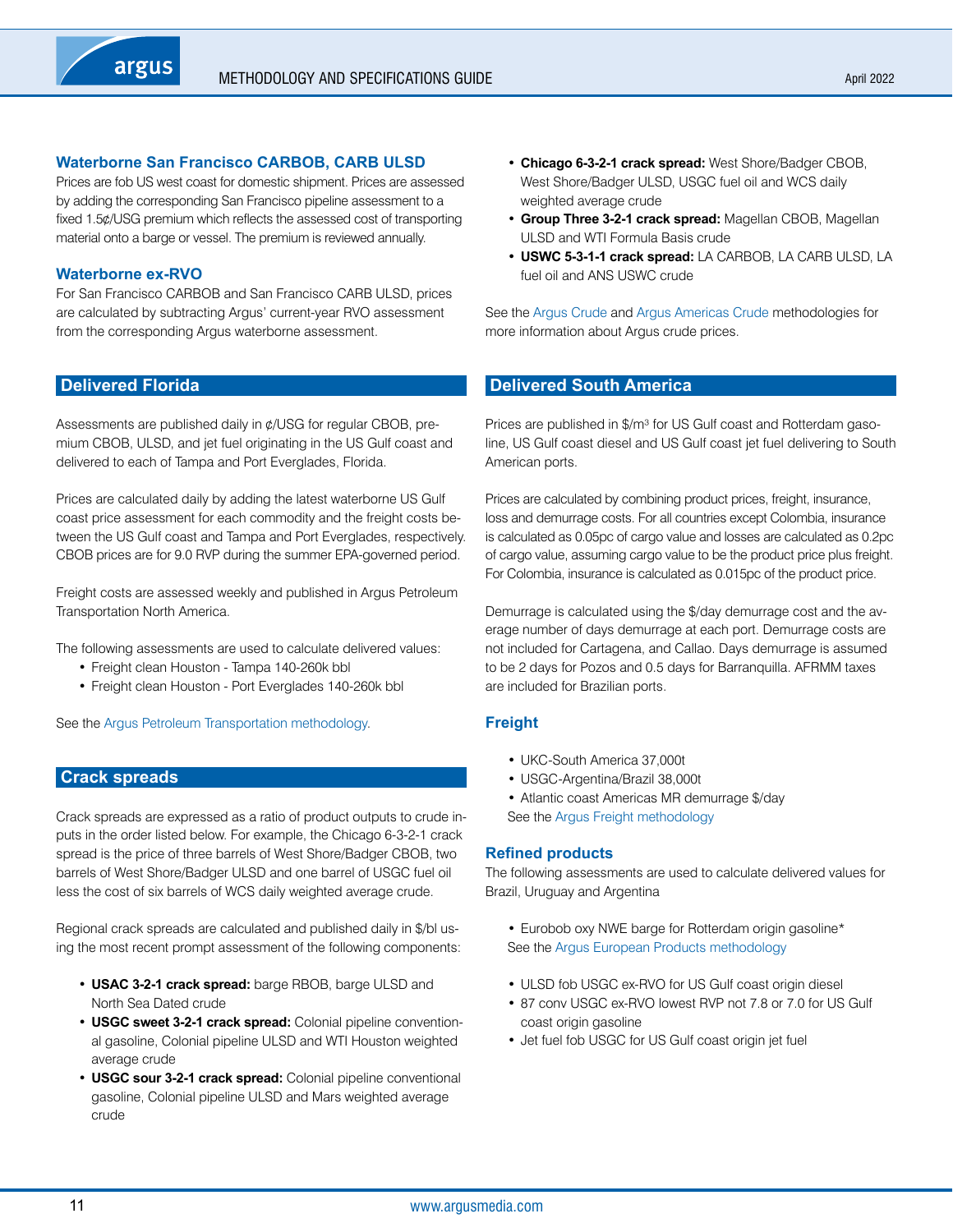<span id="page-11-0"></span>

For Colombia, the following assessments are used to calculate delivered values:

- ULSD fob USGC for US Gulf coast origin diesel
- 87 conv USGC lowest RVP not 7.8 or 7.0 for US Gulf coast origin gasoline

For Peru, the following assessments are used to calculate delivered values:

- ULSD fob USGC ex-RVO for US Gulf coast origin diesel
- 87 conv USGC ex-RVO lowest RVP not 7.8 or 7.0 for US Gulf coast origin gasoline
- 93 conv USGC ex-RVO lowest RVP not 7.8 or 7.0 for US Gulf coast origin gasoline
- Jet fuel fob USGC for US Gulf coast origin jet fuel

The 87 and 93 conventional gasoline assessments are used to calculate a 90 octane delivered price.

\*Note – the Eurobob oxy NWE barge price assessment is adjusted by adding the difference between the Nymex RBOB contract settlement price and the Nymex RBOB price at 4:30pm London time to account for the difference in time between the assessment of the Eurobob oxy NWE price and the settlement of the Nymex RBOB contract price at 1:30pm Houston time.

| <b>Published delivered South America assessments</b> |              |              |              |  |  |  |  |
|------------------------------------------------------|--------------|--------------|--------------|--|--|--|--|
| Gasoline<br>Jet fuel<br>Port<br>Diesel               |              |              |              |  |  |  |  |
| Itaqui                                               |              | $\mathsf{x}$ | $\mathsf{x}$ |  |  |  |  |
| Suape                                                |              | X            | X            |  |  |  |  |
| Rio de Janeiro                                       |              |              | X            |  |  |  |  |
| Santos                                               |              | $\times$     | X            |  |  |  |  |
| Paranagua                                            |              | $\mathsf{x}$ |              |  |  |  |  |
| Montevideo                                           | X            | X            |              |  |  |  |  |
| <b>Buenos Aires</b>                                  | $\mathsf{x}$ | $\mathsf{x}$ |              |  |  |  |  |
| Callao                                               | X            | X            | X            |  |  |  |  |
| Pozos                                                | $\mathsf{x}$ | $\mathsf{x}$ |              |  |  |  |  |
| Barranquilla                                         | X            | X            | X            |  |  |  |  |
| Cartagena                                            | $\mathsf{x}$ | $\mathsf{x}$ |              |  |  |  |  |
|                                                      |              |              |              |  |  |  |  |

# **Biofuels, RINs, RVO**

Argus US Products includes biofuels, ethanol, RVO, RIN and other associated price assessments published in Argus Americas Biofuels.

#### **Ethanol**

- Chicago Argo same-day
- Chicago Argo prompt
- Chicago Argo any month
- Chicago Rule 11
- New York Harbor any month
- Houston barge/rail
- Tampa rail
- Atlanta rail
- Dallas rail
- Nebraska Union Pacific rail
- Nebraska BNSF rail
- Los Angeles low-carbon intensity rail
- Brazil fob anhydrous
- Brazil del anhydrous

# **Biodiesel**

- B100 SME
	- New York Harbor rail
	- Houston rail/barge
	- Chicago in-tank transfer Argo
- B99 SME
	- New York Harbor rail
	- Houston rail/barge
	- Chicago in-tank transfer Argo
	- San Francisco fob truck
	- Los Angeles fob truck

#### **Renewable diesel**

- R99
	- San Francisco delivered rail
	- Los Angeles delivered rail

#### **Tier 3 sulphur credits**

- Early
- Standard

#### **Benzene credits**

#### **50:50 split of retroactive Blenders Tax Credit**

#### **RINs**

- Renewable fuel (ethanol D6)
- Biomass-based diesel (D4)
- Cellulosic biofuels (D3)
- Advanced biofuels (D5)
- Renewable volume obligation (RVO)

#### **Current year RIN spreads**

- Biomass-based diesel (D4) Renewable fuel ethanol (D6)
- Biomass-based diesel (D4) Advanced biofuel (D5)
- Advanced biofuel (D5) Renewable fuel ethanol (D6)
- Previous year RIN spreads
- Biomass-based diesel (D4) Renewable fuel ethanol (D6)
- Biomass-based diesel (D4) Advanced biofuel (D5)
- Advanced biofuel (D5) Renewable fuel ethanol (D6)
- Current previous year RIN spreads
- Biomass-based diesel (D4)
- Advanced biofuel (D5)
- Renewable fuel ethanol (D6)
- See the [Argus Americas Biofuels methodology.](https://www.argusmedia.com/-/media/Files/methodology/argus-americas-biofuels.ashx)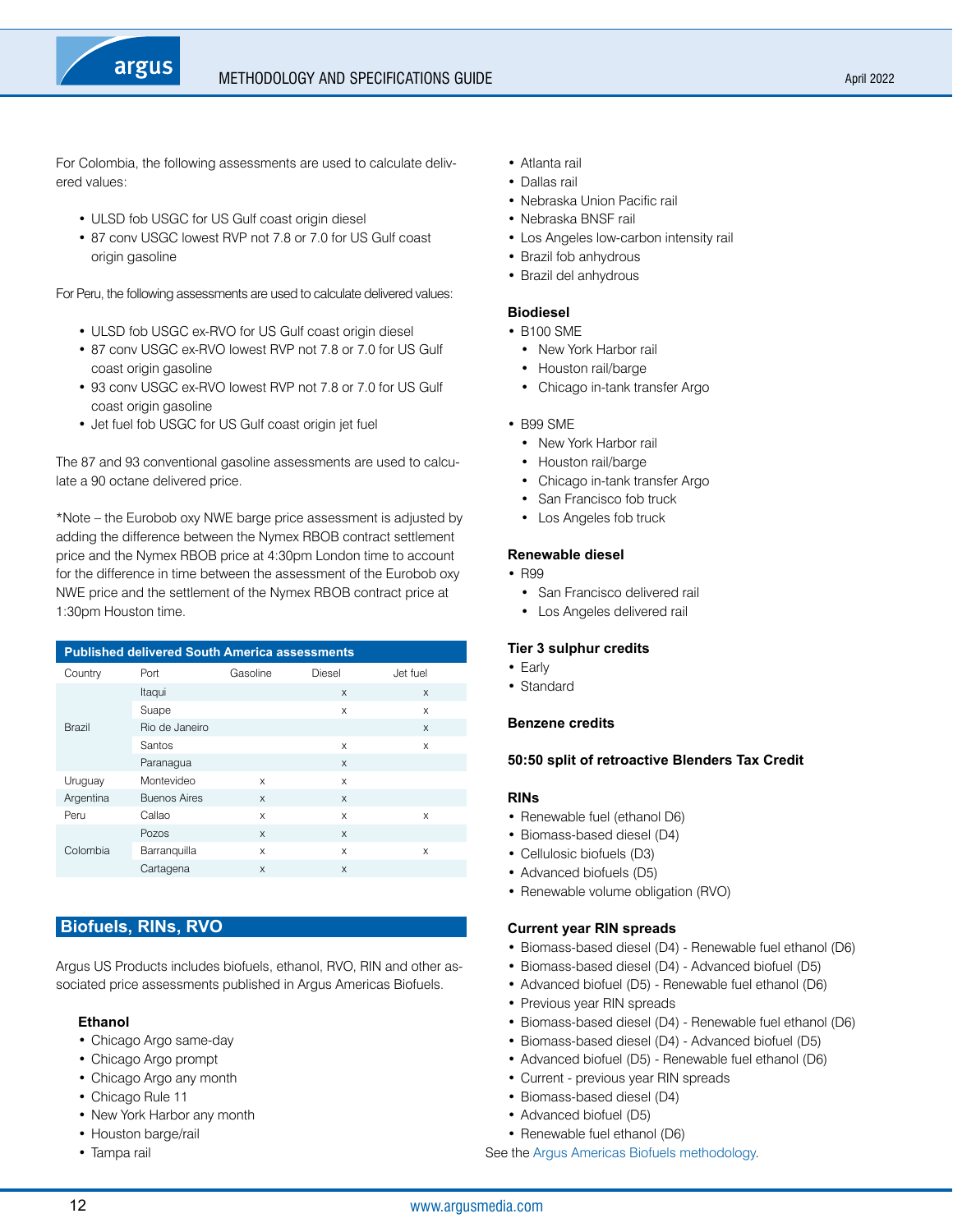# <span id="page-12-0"></span>**Sustainable aviation fuel (SAF)**

• del US west coast See the [Argus Jet Fuel methodology.](https://www.argusmedia.com/-/media/Files/methodology/argus-jet-fuel.ashx)

# **Marine fuels (bunkers)**

Argus US Products includes marine fuel price assessments published in Argus Marine Fuels.

- Bunker 3.5% 380 cst Philadelphia
- Bunker 3.5% 380 cst New York
- Bunker 3.5% 380 cst Houston
- Bunker 3.5% 380 cst Los Angeles
- Bunker 3.5% 380 cst Seattle
- Bunker 0.5%S 380 cst Los Angeles

See the [Argus Marine Fuels methodology](https://www.argusmedia.com/-/media/Files/methodology/argus-marine-fuels.ashx).

# **NGLs (including butane)**

Argus US Products includes natural gas liquids price assessments published in Argus NGL Americas.

- Natural gasoline Mt Belvieu Enterprise month
- Butane refinery grade New York Harbor

See the [Argus NGL Americas methodology.](https://www.argusmedia.com/-/media/Files/methodology/argus-ngl-americas.ashx)

# **Emissions**

Argus US Products includes emissions price assessments published in Argus Air Daily.

- California Carbon allowance (CCA)
- California carbon price for gasoline, diesel
- Quebec carbon price for gasoline, diesel
- California Low-Carbon Fuel Standard (LCFS)
- Oregon Low-Carbon Fuel Standard (LCFS)
- LCFS premium per carbon intensity point
- California LCFS cost for gasoline, diesel
- California LCFS CI crude deficit cost for carbob, diesel

See the [Argus Air Daily methodology.](https://www.argusmedia.com/-/media/Files/methodology/argus-air-daily-methodology.ashx)

# **Diesel exhaust fluid**

Argus US Products includes diesel exhaust fluid (DEF) price assessments published in Argus DEF Weekly.

- DEF bulk Atlanta fot
- DEF bulk Chicago fot
- DEF bulk Dallas fot
- DEF bulk Denver fot
- DEF bulk Los Angeles fot
- DEF bulk Philadelphia fot

See the [Argus DEF Weekly methodology](https://www.argusmedia.com/-/media/Files/methodology/argus-def-weekly.ashx).

# **MTBE**

Argus US Products includes MTBE price assessments published in Argus Fuels and Octane.

• MTBE fob US Gulf coast

See the [Argus Fuels and Octane methodology.](https://www.argusmedia.com/-/media/Files/methodology/argus-fuels-and-octane.ashx)

# **Snapshot prices**

Argus US Products includes a set of moment-in-time snapshot differential price assessments. Snapshot differentials are assessed at 8:00am, 10:30am, 1:30pm, and 2:30pm timestamps and are published for US gasoline, diesel, heating oil, ethanol and RIN markets.

See the [Argus US Products - Spot Ticker methodology.](https://www.argusmedia.com/-/media/Files/methodology/argus-spot-ticker.ashx)

# **Posted prices**

Argus publishes Paria's wholesale posted prices for 92 Ron and 95 Ron gasoline, 0.1%S gasoil, jet/kerosine and fuel oil at Pointe-a-Pierre, Trinidad and Tobago.

Posted prices are published when updated. Prices are stored and labelled with the date on which they came into effect. The most recent updates and their effective dates are published in the print edition of Argus US Products.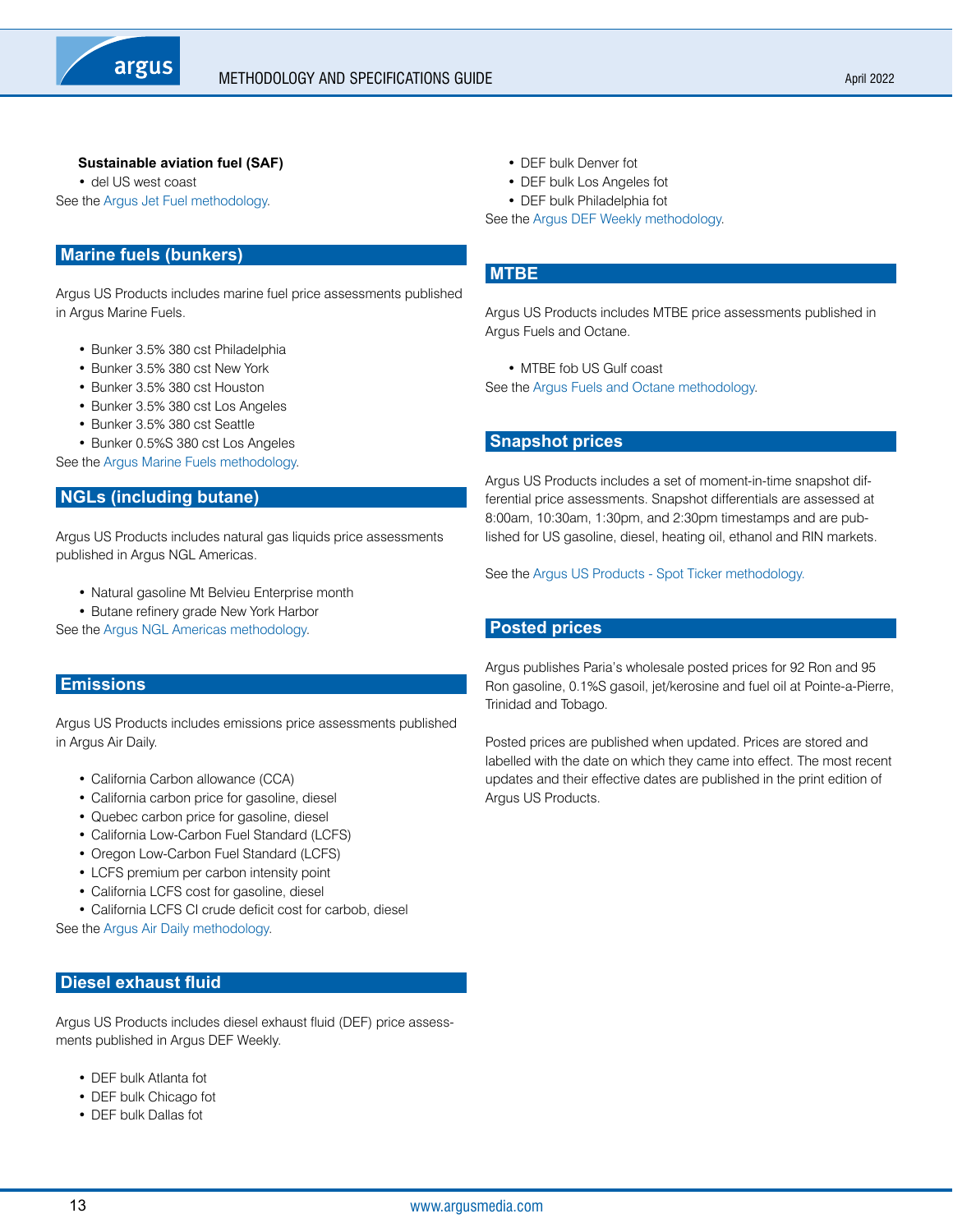| <b>Specifications</b>                           |                                      |              |                                            |                    |                                 |                                  |  |  |  |
|-------------------------------------------------|--------------------------------------|--------------|--------------------------------------------|--------------------|---------------------------------|----------------------------------|--|--|--|
| Assessment<br>Volume (bl)                       |                                      | <b>Basis</b> | <b>Timing</b>                              | As differential to | <b>Quality specification</b>    |                                  |  |  |  |
|                                                 | min                                  | max          |                                            |                    |                                 |                                  |  |  |  |
| <b>Gasoline</b>                                 |                                      |              |                                            |                    |                                 |                                  |  |  |  |
|                                                 | Atlantic coast gasoline - waterborne |              |                                            |                    |                                 |                                  |  |  |  |
| 87 conv inc duty                                | 200,000                              | 350,000      | delivered NYH                              | 5-15 days forward  | CME Nymex RBOB settlement price | CPL M                            |  |  |  |
| Reg RBOB inc duty                               | 200,000                              | 350,000      | delivered NYH                              | 5-15 days forward  | CME Nymex RBOB settlement price | CPL F                            |  |  |  |
| Prem RBOB inc duty                              | 200,000                              | 350,000      | delivered NYH                              | 5-15 days forward  | CME Nymex RBOB settlement price | CPL H                            |  |  |  |
| 93 conv inc duty                                | 200,000                              | 350,000      | delivered NYH                              | 5-15 days forward  | CME Nymex RBOB settlement price | CPL V                            |  |  |  |
| Boston reg RBOB                                 | 200,000                              | 350,000      | delivered Boston, MA                       | 5-15 days forward  | CME Nymex RBOB settlement price | CPL F                            |  |  |  |
| Atlantic coast gasoline - Colonial Linden       |                                      |              |                                            |                    |                                 |                                  |  |  |  |
| 87 conv M                                       | 25,000                               |              | delivered Linden, NJ off Colonial pipeline | Named cycle        | CME Nymex RBOB settlement price | CPL M                            |  |  |  |
| 93 conv V                                       | 25,000                               |              | delivered Linden, NJ off Colonial pipeline | Named cycle        | CME Nymex RBOB settlement price | CPL V                            |  |  |  |
| Reg CBOB A                                      | 25,000                               |              | delivered Linden, NJ off Colonial pipeline | Named cycle        | CME Nymex RBOB settlement price | CPL A                            |  |  |  |
| Reg RBOB F                                      | 25,000                               |              | delivered Linden, NJ off Colonial pipeline | Named cycle        | CME Nymex RBOB settlement price | CPL F                            |  |  |  |
| <b>Atlantic coast gasoline - New York Barge</b> |                                      |              |                                            |                    |                                 |                                  |  |  |  |
| Reg CBOB dead prompt                            | 25,000                               |              | fob NYH                                    | 0-2 days forward   | CME Nymex RBOB settlement price | CPL A                            |  |  |  |
| Reg CBOB prompt                                 | 25,000                               |              | fob NYH                                    | 3-7 days forward   | CME Nymex RBOB settlement price | CPL A                            |  |  |  |
| Reg RBOB dead prompt                            | 25,000                               |              | fob NYH                                    | 0-2 days forward   | CME Nymex RBOB settlement price | CPL F                            |  |  |  |
| Reg RBOB prompt                                 | 25,000                               |              | fob NYH                                    | 3-7 days forward   | CME Nymex RBOB settlement price | CPL F                            |  |  |  |
| Reg RBOB XX days forward                        | 25,000                               |              | fob NYH                                    | XX days forward    | CME Nymex RBOB settlement price | CPL F                            |  |  |  |
| Reg RBOB any month                              | 25,000                               |              | fob NYH                                    | End of the month   | CME Nymex RBOB settlement price | CPL F                            |  |  |  |
| Prem CBOB dead prompt                           | 25,000                               |              | fob NYH                                    | 0-2 days forward   | CME Nymex RBOB settlement price | CPL D                            |  |  |  |
| Prem CBOB prompt                                | 25,000                               |              | fob NYH                                    | 3-7 days forward   | CME Nymex RBOB settlement price | CPL D                            |  |  |  |
| Prem RBOB dead prompt                           | 25,000                               |              | fob NYH                                    | 0-2 days forward   | CME Nymex RBOB settlement price | CPL H                            |  |  |  |
| Prem RBOB prompt                                | 25,000                               |              | fob NYH                                    | 3-7 days forward   | CME Nymex RBOB settlement price | CPL H                            |  |  |  |
| Prem RBOB XX days forward                       | 25,000                               |              | fob NYH                                    | XX days forward    | CME Nymex RBOB settlement price | CPL H                            |  |  |  |
| Atlantic coast gasoline - Buckeye               |                                      |              |                                            |                    |                                 |                                  |  |  |  |
| Reg CBOB dead prompt                            | 10,000                               |              | fob Buckeye pipeline in NYH                | 0-2 days forward   | CME Nymex RBOB settlement price | BPL CBOB spec for named RVP      |  |  |  |
| Reg CBOB prompt                                 | 10,000                               |              | fob Buckeye pipeline in NYH                | 3-7 days forward   | CME Nymex RBOB settlement price | BPL CBOB spec for named RVP      |  |  |  |
| Reg RBOB dead prompt                            | 10,000                               |              | fob Buckeye pipeline in NYH                | 0-2 days forward   | CME Nymex RBOB settlement price | BPL RBOB spec for named RVP      |  |  |  |
| Reg RBOB prompt                                 | 10,000                               |              | fob Buckeye pipeline in NYH                | 3-7 days forward   | CME Nymex RBOB settlement price | BPL RBOB spec for named RVP      |  |  |  |
| Prem CBOB dead prompt                           | 10,000                               |              | fob Buckeye pipeline in NYH                | 0-2 days forward   | CME Nymex RBOB settlement price | BPL Prem CBOB spec for named RVP |  |  |  |
| Prem CBOB prompt                                | 10,000                               |              | fob Buckeye pipeline in NYH                | 3-7 days forward   | CME Nymex RBOB settlement price | BPL Prem CBOB spec for named RVP |  |  |  |
| Prem RBOB dead prompt                           | 10,000                               |              | fob Buckeye pipeline in NYH                | 0-2 days forward   | CME Nymex RBOB settlement price | BPL Prem RBOB spec for named RVP |  |  |  |
| Prem RBOB prompt                                | 10,000                               |              | fob Buckeye pipeline in NYH                | 3-7 days forward   | CME Nymex RBOB settlement price | BPL Prem RBOB spec for named RVP |  |  |  |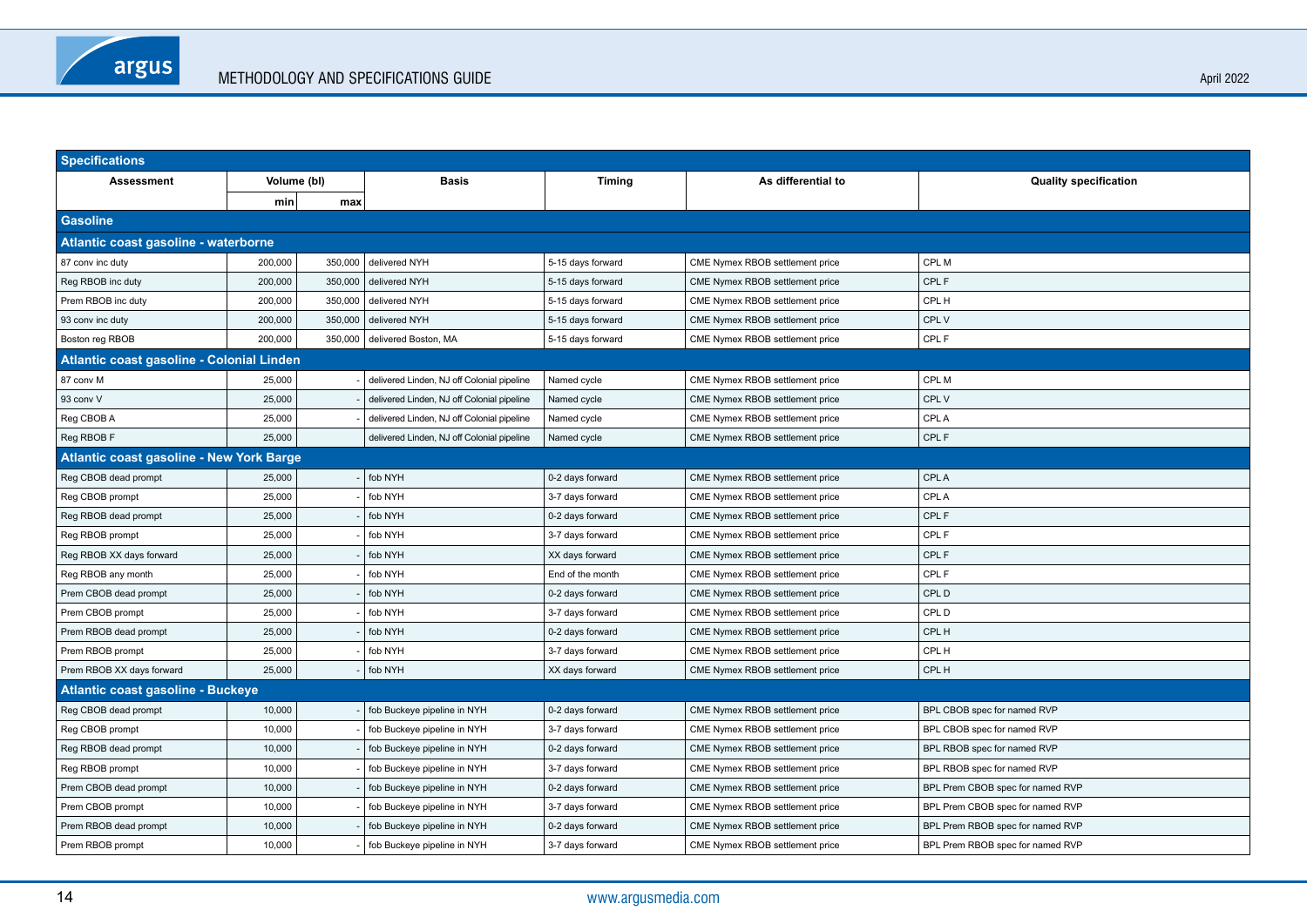| <b>Specifications</b>                     |             |         |                                       |                   |                                 |                                                                                              |  |
|-------------------------------------------|-------------|---------|---------------------------------------|-------------------|---------------------------------|----------------------------------------------------------------------------------------------|--|
| <b>Assessment</b>                         | Volume (bl) |         | <b>Basis</b>                          | <b>Timing</b>     | As differential to              | <b>Quality specification</b>                                                                 |  |
|                                           | min         | max     |                                       |                   |                                 |                                                                                              |  |
| Atlantic coast gasoline - Laurel          |             |         |                                       |                   |                                 |                                                                                              |  |
| Reg CBOB                                  | 10,000      |         | fob Laurel pipeline in Philadelphia   | 3-7 days forward  | CME Nymex RBOB settlement price | BPL CBOB spec for named RVP                                                                  |  |
| Prem CBOB                                 | 10.000      |         | fob Laurel pipeline in Philadelphia   | 3-7 days forward  | CME Nymex RBOB settlement price | BPL Prem CBOB spec for named RVP                                                             |  |
| <b>Gulf coast gasoline - Waterborne</b>   |             |         |                                       |                   |                                 |                                                                                              |  |
| Reg CBOB A                                | 200,000     | 250,000 | fob USGC                              | 5-15 days forward | CME Nymex RBOB settlement price | <b>CPLA</b>                                                                                  |  |
| 87 conv M                                 | 200,000     | 250,000 | fob USGC                              | 5-15 days forward | CME Nymex RBOB settlement price | CPL M                                                                                        |  |
| Prem CBOB D                               | 200,000     | 250,000 | fob USGC                              | 5-15 days forward | CME Nymex RBOB settlement price | CPL D                                                                                        |  |
| 93 conv V                                 | 200,000     |         | 250,000   fob USGC                    | 5-15 days forward | CME Nymex RBOB settlement price | CPL V                                                                                        |  |
| Gulf coast gasoline - eastern Texas       |             |         |                                       |                   |                                 |                                                                                              |  |
| Reg Texas CBOB                            | 25,000      |         | fob Houston/Pasadena                  | 5-15 days forward | CME Nymex RBOB settlement price | Conforms to standards for east Texas regular CBOB before being blended<br>with 10pc ethanol. |  |
| Prem Texas CBOB                           | 25,000      |         | fob Houston/Pasadena                  | 5-15 days forward | CME Nymex RBOB settlement price | Conforms to standards for east Texas premium CBOB before being blended<br>with 10pc ethanol. |  |
| <b>Gulf coast gasoline - Colonial</b>     |             |         |                                       |                   |                                 |                                                                                              |  |
| 87 conv M                                 | 25,000      |         | fob Colonial pipeline at Pasadena, TX | Named cycle       | CME Nymex RBOB settlement price | CPL M                                                                                        |  |
| Reg RBOB F                                | 25,000      |         | fob Colonial pipeline at Pasadena, TX | Named cycle       | CME Nymex RBOB settlement price | CPL F                                                                                        |  |
| Reg CBOB A                                | 25,000      |         | fob Colonial pipeline at Pasadena, TX | Named cycle       | CME Nymex RBOB settlement price | <b>CPLA</b>                                                                                  |  |
| Prem CBOB D                               | 25,000      |         | fob Colonial pipeline at Pasadena, TX | Named cycle       | CME Nymex RBOB settlement price | CPL D                                                                                        |  |
| 93 conv V                                 | 25,000      |         | fob Colonial pipeline at Pasadena, TX | Named cycle       | CME Nymex RBOB settlement price | CPL V                                                                                        |  |
| Prem RBOB                                 | 25,000      |         | fob Colonial pipeline at Pasadena, TX | Named cycle       | CME Nymex RBOB settlement price | CPL H                                                                                        |  |
| Gulf coast gasoline - Colonial line space |             |         |                                       |                   |                                 |                                                                                              |  |
| <b>Colonial Line Space</b>                | 25,000      |         | off named line                        | Named cycle       | Colonial fob Pasadena           | na                                                                                           |  |
| <b>Midcontinent gasoline - Group 3</b>    |             |         |                                       |                   |                                 |                                                                                              |  |
| Suboctane prompt                          | 10,000      |         | fob Magellan pipeline at Tulsa, OK    | 0-2 days forward  | CME Nymex RBOB settlement price | MPL V                                                                                        |  |
| Suboctane any month                       | 10,000      |         | fob Magellan pipeline at Tulsa, OK    | End of the month  | CME Nymex RBOB settlement price | MPL V                                                                                        |  |
| 91 conv prompt                            | 10,000      |         | fob Magellan pipeline at Tulsa, OK    | 0-2 days forward  | CME Nymex RBOB settlement price | <b>MPLA</b>                                                                                  |  |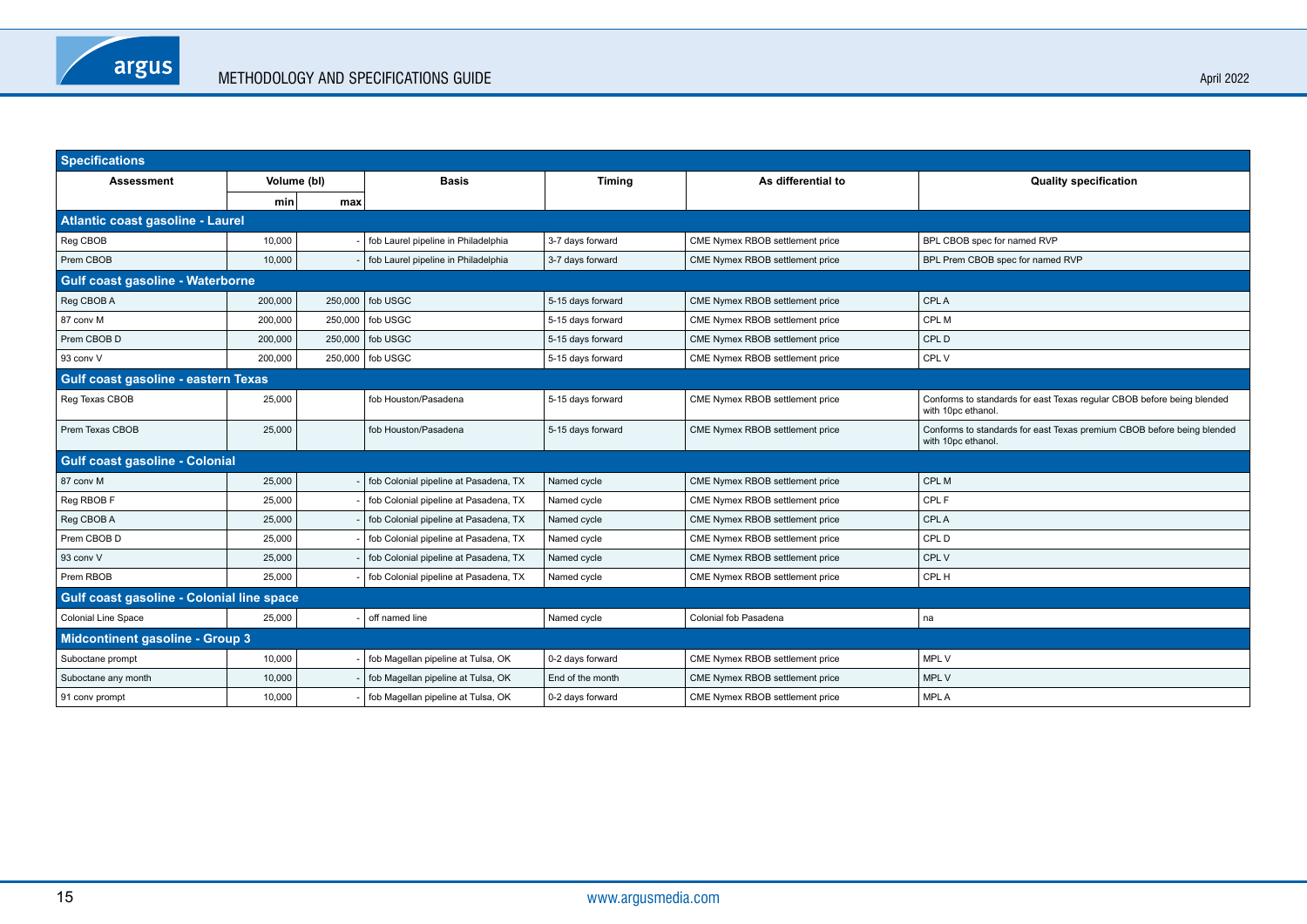| <b>Specifications</b>                  |                                        |     |                                                  |                                                                                               |                                 |                                                                                                |  |  |  |
|----------------------------------------|----------------------------------------|-----|--------------------------------------------------|-----------------------------------------------------------------------------------------------|---------------------------------|------------------------------------------------------------------------------------------------|--|--|--|
| <b>Assessment</b>                      | Volume (bl)                            |     | <b>Basis</b>                                     | <b>Timing</b>                                                                                 | As differential to              | <b>Quality specification</b>                                                                   |  |  |  |
|                                        | min                                    | max |                                                  |                                                                                               |                                 |                                                                                                |  |  |  |
|                                        | <b>Midcontinent gasoline - Chicago</b> |     |                                                  |                                                                                               |                                 |                                                                                                |  |  |  |
| Reg CBOB                               | 10,000                                 |     | fob West Shore and Badger pipelines              | Named cycle                                                                                   | CME Nymex RBOB settlement price | Regular CBOB                                                                                   |  |  |  |
| Reg CBOB BCX                           | 10.000                                 |     | fob Buckeye Complex (BCX)                        | Named cycle                                                                                   | CME Nymex RBOB settlement price | Buckeye reg CBOB spec for named RVP                                                            |  |  |  |
| Reg CBOB Wolverine                     | 10.000                                 |     | fob Wolverine pipeline                           | Named cycle                                                                                   | CME Nymex RBOB settlement price | Regular CBOB                                                                                   |  |  |  |
| 87 conv                                | 10,000                                 |     | fob West Shore and Badger pipelines              | Named cycle                                                                                   | CME Nymex RBOB settlement price | conforms to ASTM D4814 and EPA regulations in 40 CFR Part 80                                   |  |  |  |
| 91 conv                                | 10,000                                 |     | fob West Shore and Badger pipelines              | Named cycle                                                                                   | CME Nymex RBOB settlement price | conforms to ASTM D4814 and EPA regulations in 40 CFR Part 80                                   |  |  |  |
| 91 conv BCX                            | 10,000                                 |     | fob Buckeye Complex (BCX)                        | Named cycle                                                                                   | CME Nymex RBOB settlement price | Buckeye reg 91 conv spec for named RVP                                                         |  |  |  |
| 91 conv Wolverine                      | 10,000                                 |     | fob Wolverine pipeline                           | Named cycle                                                                                   | CME Nymex RBOB settlement price | conforms to ASTM D4814 and EPA regulations in 40 CFR Part 80                                   |  |  |  |
| Reg RBOB                               | 10,000                                 |     | fob West Shore and Badger pipelines              | Named cycle                                                                                   | CME Nymex RBOB settlement price | 84.6 octane RBOB - conforms to ASTM D4806 and EPA regulations in 40<br>CFR Part 80.46          |  |  |  |
| Reg RBOB BCX                           | 10,000                                 |     | fob Buckeye Complex (BCX)                        | Named cycle                                                                                   | CME Nymex RBOB settlement price | 84.6 octane RBOB - conforms to ASTM D4806 and EPA regulations in 40<br>CFR Part 80.46          |  |  |  |
| Prem RBOB                              | 10,000                                 |     | fob West Shore and Badger pipelines              | Named cycle                                                                                   | CME Nymex RBOB settlement price | 91.3 octane RBOB - conforms to ASTM D4814 and EPA regulations in 40<br>CFR Part 80             |  |  |  |
| Prem RBOB                              | 10.000                                 |     | fob Buckeye Complex (BCX)                        | Named cycle                                                                                   | CME Nymex RBOB settlement price | 91.3 octane RBOB - conforms to ASTM D4814 and EPA regulations in 40<br>CFR Part 80             |  |  |  |
| <b>Midcontinent gasoline - Detroit</b> |                                        |     |                                                  |                                                                                               |                                 |                                                                                                |  |  |  |
| Reg Detroit CBOB                       | 10,000                                 |     | fob Wolverine pipeline                           | Named cycle                                                                                   |                                 | Conforms to standards for Detroit area regular CBOB before being blended<br>with 10pc ethanol. |  |  |  |
| <b>Prem Detroit CBOB</b>               | 10.000                                 |     | fob Wolverine pipeline                           | Named cycle                                                                                   |                                 | Conforms to standards for Detroit area premium CBOB before being blended<br>with 10pc ethanol. |  |  |  |
| West coast gasoline - Los Angeles      |                                        |     |                                                  |                                                                                               |                                 |                                                                                                |  |  |  |
| Reg CARBOB                             | 10,000                                 |     | fob Kinder Morgan West Line Watson, CA           | any time during the named<br>month at buyer's option; exclud-<br>ing specified delivery times | CME Nymex RBOB settlement price | Kinder Morgan A                                                                                |  |  |  |
| Prem CARBOB                            | 10,000                                 |     | fob Kinder Morgan West Line Watson, CA           | any time during the named<br>month at buyer's option; exclud-<br>ing specified delivery times | LA reg CARBOB                   | Kinder Morgan B                                                                                |  |  |  |
| Suboctane                              | 10,000                                 |     | fob Kinder Morgan West Line Watson, CA           | any time during the named<br>month at buyer's option; exclud-<br>ing specified delivery times | CME Nymex RBOB settlement price | Kinder Morgan H                                                                                |  |  |  |
| Reg AZRBOB                             | 10,000                                 |     | fob Kinder Morgan West Line Watson, CA           | any time during the named<br>month at buyer's option; exclud-<br>ing specified delivery times | LA reg CARBOB                   | AZRBOB - Kinder Morgan X                                                                       |  |  |  |
| Prem AZRBOB                            | 10,000                                 |     | fob Kinder Morgan West Line Watson, CA           | any time during the named<br>month at buyer's option; exclud-<br>ing specified delivery times | LA reg CARBOB                   | AZRBOB - Kinder Morgan Z                                                                       |  |  |  |
| West coast gasoline - San Francisco    |                                        |     |                                                  |                                                                                               |                                 |                                                                                                |  |  |  |
| Reg CARBOB                             | 10,000                                 |     | fob Kinder Morgan North/Zero Line<br>Concord, CA | any time during the named<br>month at buyer's option; exclud-<br>ing specified delivery times | CME Nymex RBOB settlement price | Kinder Morgan A                                                                                |  |  |  |
| Prem CARBOB                            | 10,000                                 |     | fob Kinder Morgan North/Zero Line<br>Concord, CA | any time during the named<br>month at buyer's option; exclud-<br>ing specified delivery times | SF reg CARBOB                   | Kinder Morgan B                                                                                |  |  |  |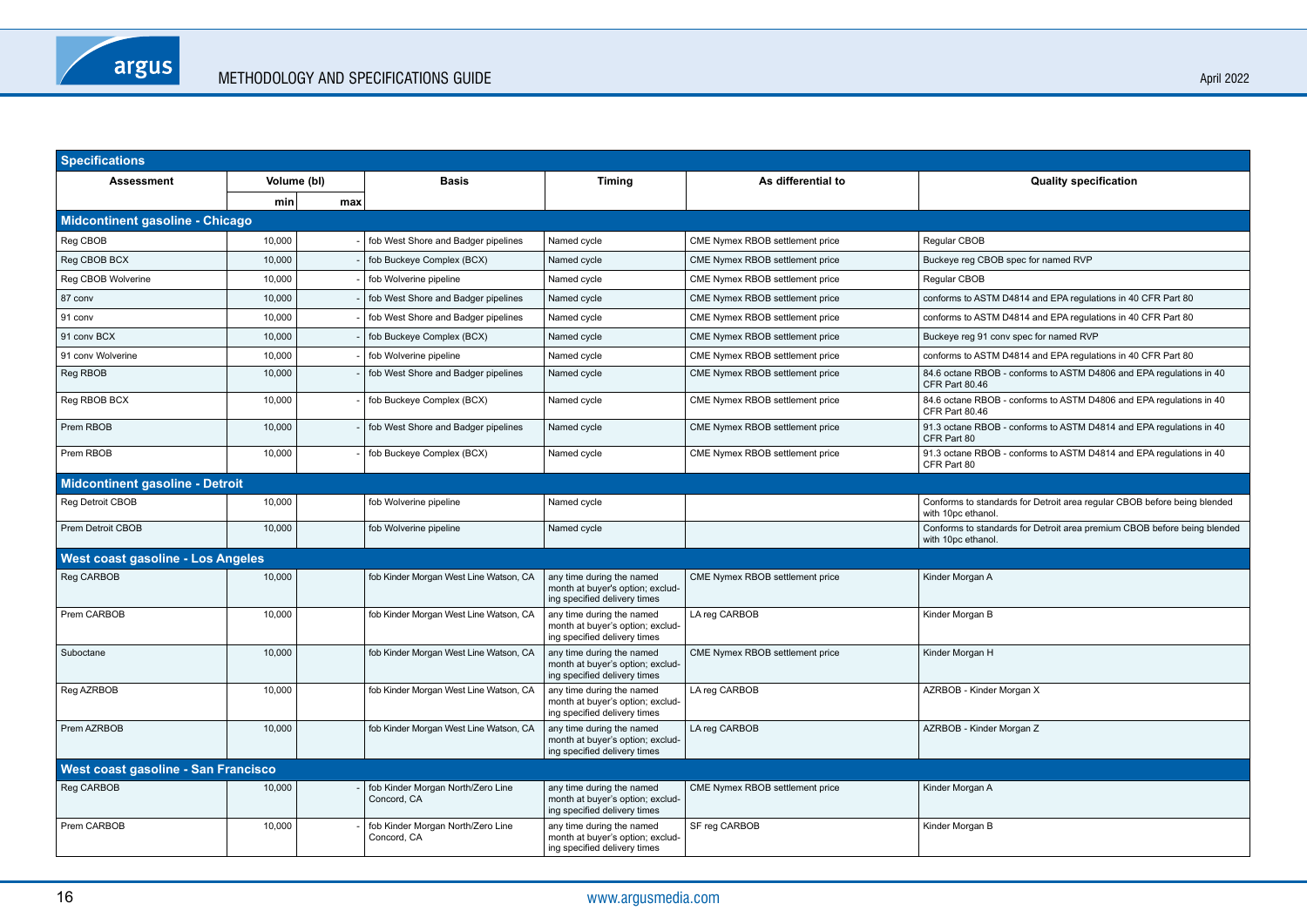| <b>Specifications</b>                              |                                  |         |                                         |                   |                                 |                                                                                                |  |  |  |  |
|----------------------------------------------------|----------------------------------|---------|-----------------------------------------|-------------------|---------------------------------|------------------------------------------------------------------------------------------------|--|--|--|--|
| <b>Assessment</b>                                  | Volume (bl)                      |         | <b>Basis</b>                            | <b>Timing</b>     | As differential to              | <b>Quality specification</b>                                                                   |  |  |  |  |
|                                                    | min                              | max     |                                         |                   |                                 |                                                                                                |  |  |  |  |
| West coast gasoline - Portland                     |                                  |         |                                         |                   |                                 |                                                                                                |  |  |  |  |
| Suboctane                                          | 5,000                            |         | delivered Portland via Olympic Pipeline | 1-4 days forward  | CME Nymex RBOB settlement price | 84 octane - conforms to ASTM D4814 and EPA regulations in 40 CFR Part 80                       |  |  |  |  |
|                                                    | West coast gasoline - Waterborne |         |                                         |                   |                                 |                                                                                                |  |  |  |  |
| San Francisco Reg CARBOB                           | 275,000                          | 325,000 | fob San Francisco                       | Named month       | CME Nymex RBOB settlement price | Kinder Morgan A                                                                                |  |  |  |  |
| <b>Distillates</b>                                 |                                  |         |                                         |                   |                                 |                                                                                                |  |  |  |  |
| <b>Atlantic coast distillates - Waterborne</b>     |                                  |         |                                         |                   |                                 |                                                                                                |  |  |  |  |
| Heating oil                                        | 200,000                          | 350,000 | delivered NYH                           | 5-15 days forward | CME Nymex ULSD settlement price | CPL 77                                                                                         |  |  |  |  |
| <b>ULSD</b>                                        | 200,000                          | 350,000 | delivered NYH                           | 5-15 days forward | CME Nymex ULSD settlement price | <b>CPL 62</b>                                                                                  |  |  |  |  |
| Jet                                                | 200,000                          | 350,000 | delivered NYH                           | 5-15 days forward | CME Nymex ULSD settlement price | <b>CPL 54</b>                                                                                  |  |  |  |  |
| Kerosine                                           | 200,000                          | 350,000 | delivered NYH                           | 5-15 days forward | CME Nymex ULSD settlement price | <b>CPL 55</b>                                                                                  |  |  |  |  |
| <b>ULSK</b>                                        | 200,000                          | 350,000 | delivered NYH                           | 5-15 days forward | CME Nymex ULSD settlement price | <b>CPL 51</b>                                                                                  |  |  |  |  |
| Boston ULSHO*                                      | 200,000                          | 350,000 | delivered Boston, MA                    | 5-15 days forward | CME Nymex ULSD settlement price | CPL 67                                                                                         |  |  |  |  |
| <b>Atlantic coast distillates - New York Barge</b> |                                  |         |                                         |                   |                                 |                                                                                                |  |  |  |  |
| Heating oil prompt                                 | 25,000                           |         | fob NYH                                 | 3-7 days forward  | CME Nymex ULSD settlement price | CPL 77                                                                                         |  |  |  |  |
| Heating oil XX days forward                        | 25,000                           |         | fob NYH                                 | XX days forward   | CME Nymex ULSD settlement price | CPL 77                                                                                         |  |  |  |  |
| Heating oil any month                              | 25,000                           |         | fob NYH                                 | End of the month  | CME Nymex ULSD settlement price | CPL 77                                                                                         |  |  |  |  |
| <b>ULSHO</b>                                       | 25,000                           |         | fob NYH                                 | 3-7 days forward  | CME Nymex ULSD settlement price | CPL 67                                                                                         |  |  |  |  |
| HO 500ppm                                          | 25,000                           |         | fob NYH                                 | 3-7 days forward  | CME Nymex ULSD settlement price | CPL 75                                                                                         |  |  |  |  |
| ULSD prompt                                        | 25,000                           |         | fob NYH                                 | 3-7 days forward  | CME Nymex ULSD settlement price | CPL <sub>62</sub>                                                                              |  |  |  |  |
| ULSD XX days forward                               | 25,000                           |         | fob NYH                                 | XX days forward   | CME Nymex ULSD settlement price | CPL <sub>62</sub>                                                                              |  |  |  |  |
| ULSD any month                                     | 25,000                           |         | fob NYH                                 | End of the month  | CME Nymex ULSD settlement price | <b>CPL 62</b>                                                                                  |  |  |  |  |
| Jet prompt                                         | 25,000                           |         | fob NYH                                 | 3-7 days forward  | CME Nymex ULSD settlement price | CPL <sub>54</sub>                                                                              |  |  |  |  |
| Jet XX days forward                                | 25,000                           |         | fob NYH                                 | XX days forward   | CME Nymex ULSD settlement price | CPL <sub>54</sub>                                                                              |  |  |  |  |
| Kerosine prompt                                    | 25,000                           |         | fob NYH                                 | 3-7 days forward  | CME Nymex ULSD settlement price | <b>CPL 55</b>                                                                                  |  |  |  |  |
| Kerosine XX days forward                           | 25,000                           |         | fob NYH                                 | XX days forward   | CME Nymex ULSD settlement price | <b>CPL 55</b>                                                                                  |  |  |  |  |
| <b>ULSK</b>                                        | 25,000                           |         | fob NYH                                 | 3-7 days forward  | CME Nymex ULSD settlement price | CPL <sub>51</sub>                                                                              |  |  |  |  |
| Marine gasoil                                      | 40,000                           | 100,000 | fob NYH                                 | 3-7 days forward  | CME Nymex ULSD settlement price | 0.5% sulphur max, otherwise conforms to ISO 8217 2010 Marine Distillate<br><b>DMA</b> standard |  |  |  |  |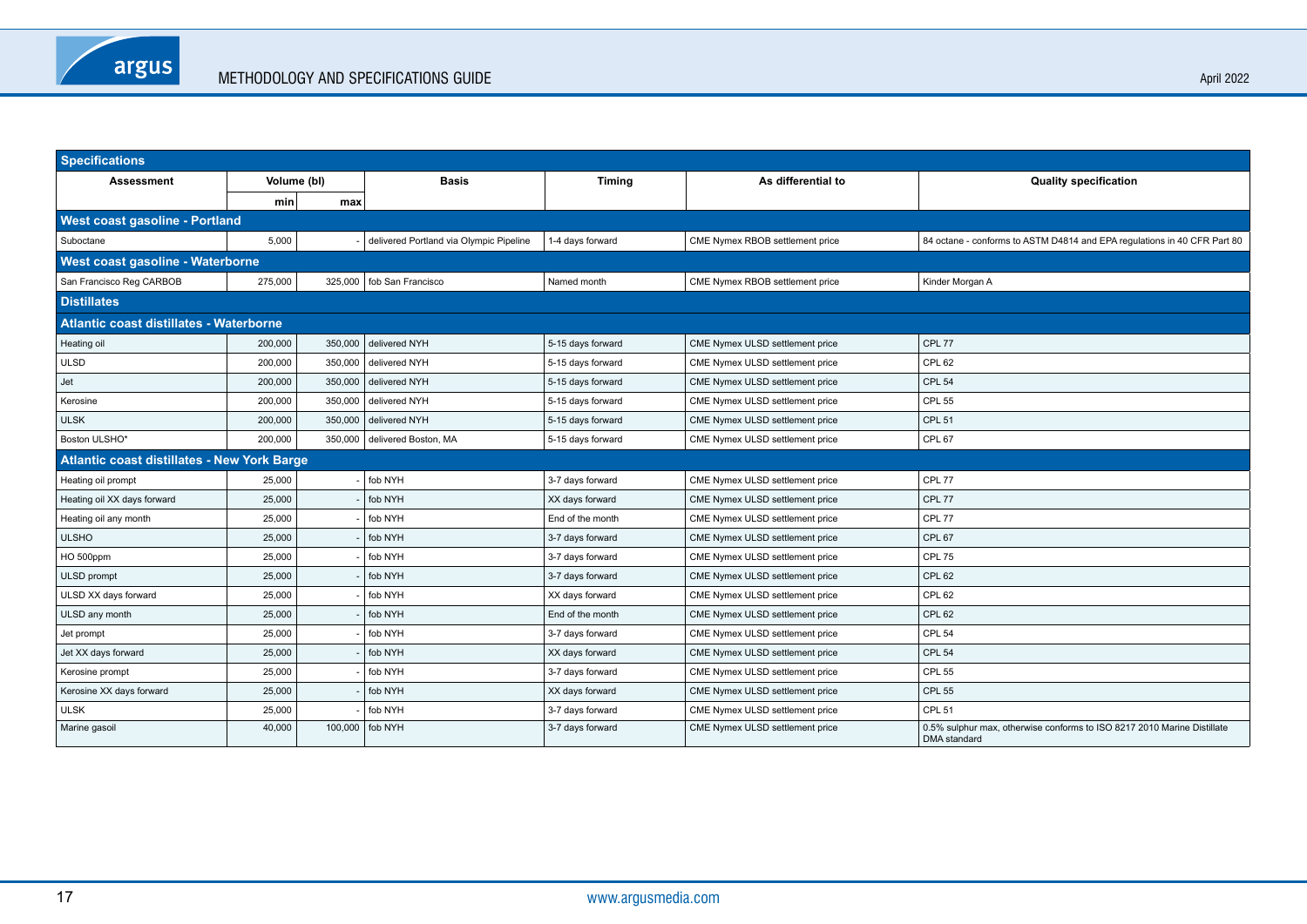| <b>Specifications</b>                                                |         |             |                                            |                   |                                 |                              |  |  |  |
|----------------------------------------------------------------------|---------|-------------|--------------------------------------------|-------------------|---------------------------------|------------------------------|--|--|--|
| <b>Assessment</b>                                                    |         | Volume (bl) | <b>Basis</b>                               | <b>Timing</b>     | As differential to              | <b>Quality specification</b> |  |  |  |
|                                                                      | min     | max         |                                            |                   |                                 |                              |  |  |  |
| <b>Atlantic coast distillates - Buckeye</b>                          |         |             |                                            |                   |                                 |                              |  |  |  |
| ULSHO                                                                | 10,000  |             | fob Buckeye pipeline at NYH                | 3-7 days forward  | CME Nymex ULSD settlement price | <b>BPL 164</b>               |  |  |  |
| HO 500ppm                                                            | 10,000  |             | fob Buckeye pipeline at NYH                | 3-7 days forward  | CME Nymex ULSD settlement price | <b>BPL 169</b>               |  |  |  |
| <b>ULSD</b>                                                          | 10,000  |             | fob Buckeye pipeline at NYH                | 3-7 days forward  | CME Nymex ULSD settlement price | <b>BPL 190</b>               |  |  |  |
| Jet                                                                  | 10,000  |             | fob Buckeye pipeline at NYH                | 3-7 days forward  | CME Nymex ULSD settlement price | <b>BPL 182</b>               |  |  |  |
| Kerosine                                                             | 10,000  |             | fob Buckeye pipeline at NYH                | 3-7 days forward  | CME Nymex ULSD settlement price | <b>BPL 152</b>               |  |  |  |
| *3,000ppm prior to 2014, <500ppm between 2014-2018, ULSHO since 2018 |         |             |                                            |                   |                                 |                              |  |  |  |
| Atlantic coast distillates - Laurel                                  |         |             |                                            |                   |                                 |                              |  |  |  |
| <b>ULSHO</b>                                                         | 10,000  |             | fob Laurel pipeline at Philadelphia        | 3-7 days forward  | CME Nymex ULSD settlement price | <b>BPL 164</b>               |  |  |  |
| HO 500ppm                                                            | 10,000  |             | fob Laurel pipeline at Philadelphia        | 3-7 days forward  | CME Nymex ULSD settlement price | <b>BPL 169</b>               |  |  |  |
| <b>ULSD</b>                                                          | 10,000  |             | fob Laurel pipeline at Philadelphia        | 3-7 days forward  | CME Nymex ULSD settlement price | <b>BPL 190</b>               |  |  |  |
| Jet                                                                  | 10.000  |             | fob Laurel pipeline at Philadelphia        | 3-7 days forward  | CME Nymex ULSD settlement price | <b>BPL 182</b>               |  |  |  |
| Atlantic coast distillates - Colonial Linden                         |         |             |                                            |                   |                                 |                              |  |  |  |
| <b>ULSHO</b>                                                         | 25,000  |             | delivered Linden, NJ off Colonial pipeline | Named cycle       | CME Nymex ULSD settlement price | CPL 67                       |  |  |  |
| HO 500ppm                                                            | 25,000  |             | delivered Linden, NJ off Colonial pipeline | Named cycle       | CME Nymex ULSD settlement price | CPL 75                       |  |  |  |
| HO                                                                   | 25,000  |             | delivered Linden, NJ off Colonial pipeline | Named cycle       | CME Nymex ULSD settlement price | CPL 77                       |  |  |  |
| <b>ULSD</b>                                                          | 25,000  |             | delivered Linden, NJ off Colonial pipeline | Named cycle       | CME Nymex ULSD settlement price | CPL 62                       |  |  |  |
| Jet                                                                  | 25,000  |             | delivered Linden, NJ off Colonial pipeline | Named cycle       | CME Nymex ULSD settlement price | CPL <sub>54</sub>            |  |  |  |
| <b>Gulf coast distillates - Waterborne</b>                           |         |             |                                            |                   |                                 |                              |  |  |  |
| Heating oil                                                          | 200,000 | 250,000     | fob US Gulf coast                          | 5-15 days forward | CME Nymex ULSD settlement price | CPL 77                       |  |  |  |
| <b>ULSD</b>                                                          | 200,000 | 250,000     | fob US Gulf coast                          | 5-15 days forward | CME Nymex ULSD settlement price | CPL <sub>62</sub>            |  |  |  |
| Jet                                                                  | 200,000 | 250,000     | fob US Gulf coast                          | 5-15 days forward | CME Nymex ULSD settlement price | CPL <sub>54</sub>            |  |  |  |
| Kerosine                                                             | 200,000 | 250,000     | fob US Gulf coast                          | 5-15 days forward | CME Nymex ULSD settlement price | <b>CPL 55</b>                |  |  |  |
| <b>Gulf coast distillates - Colonial</b>                             |         |             |                                            |                   |                                 |                              |  |  |  |
| <b>ULSHO</b>                                                         | 25,000  |             | fob Colonial pipeline at Pasadena, TX      | Named cycle       | CME Nymex ULSD settlement price | CPL 67                       |  |  |  |
| Heating oil                                                          | 25,000  |             | fob Colonial pipeline at Pasadena, TX      | Named cycle       | CME Nymex ULSD settlement price | CPL 77                       |  |  |  |
| <b>ULSD</b>                                                          | 25,000  |             | fob Colonial pipeline at Pasadena, TX      | Named cycle       | CME Nymex ULSD settlement price | CPL <sub>62</sub>            |  |  |  |
| Jet                                                                  | 25,000  |             | fob Colonial pipeline at Pasadena, TX      | Named cycle       | CME Nymex ULSD settlement price | <b>CPL 54</b>                |  |  |  |
| Kerosine                                                             | 25,000  |             | fob Colonial pipeline at Pasadena, TX      | Named cycle       | CME Nymex ULSD settlement price | <b>CPL 55</b>                |  |  |  |
| Gulf coast distillates - Colonial line space                         |         |             |                                            |                   |                                 |                              |  |  |  |
| Distillates line                                                     | 25,000  |             | off named line                             | Named cycle       | Colonial fob Pasadena           | na                           |  |  |  |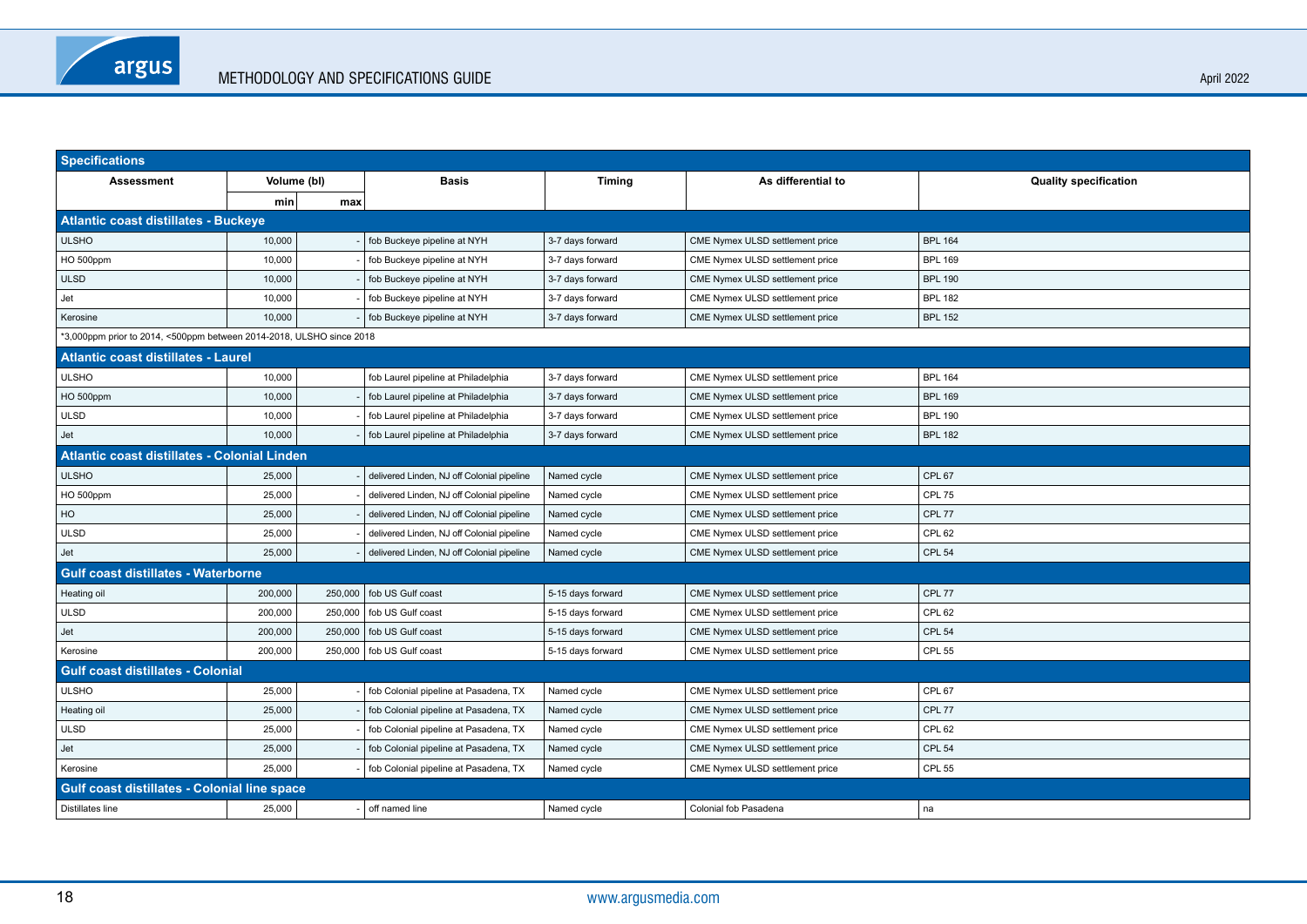| <b>Specifications</b>                       |             |     |                                                  |                                                                                               |                                 |                                                                   |  |  |
|---------------------------------------------|-------------|-----|--------------------------------------------------|-----------------------------------------------------------------------------------------------|---------------------------------|-------------------------------------------------------------------|--|--|
| <b>Assessment</b>                           | Volume (bl) |     | <b>Basis</b>                                     | <b>Timing</b>                                                                                 | As differential to              | <b>Quality specification</b>                                      |  |  |
|                                             | min         | max |                                                  |                                                                                               |                                 |                                                                   |  |  |
| <b>Midcontinent distillates - Group 3</b>   |             |     |                                                  |                                                                                               |                                 |                                                                   |  |  |
| ULSD prompt                                 | 10,000      |     | fob Magellan pipeline at Tulsa, OK               | 0-2 days forward                                                                              | CME Nymex ULSD settlement price | <b>MPL X</b>                                                      |  |  |
| ULSD any month                              | 10,000      |     | fob Magellan pipeline at Tulsa, OK               | Named month                                                                                   | CME Nymex ULSD settlement price | MPL X                                                             |  |  |
| Jet                                         | 10,000      |     | fob Magellan pipeline at Tulsa, OK               | 0-2 days forward                                                                              | CME Nymex ULSD settlement price | MPL Q                                                             |  |  |
| <b>ULSK</b>                                 | 10,000      |     | fob Magellan pipeline at Tulsa, OK               | 0-2 days forward                                                                              | CME Nymex ULSD settlement price | <b>MPLY</b>                                                       |  |  |
| <b>Midcontinent distillates - Chicago</b>   |             |     |                                                  |                                                                                               |                                 |                                                                   |  |  |
| <b>ULSD</b>                                 | 10,000      |     | fob West Shore and Badger pipelines              | Named cycle                                                                                   | CME Nymex ULSD settlement price | 15ppm max sulphur                                                 |  |  |
| <b>ULSD BCX</b>                             | 10,000      |     | fob Buckeye Complex (BCX)                        | Named cycle                                                                                   | CME Nymex ULSD settlement price | 15ppm max sulphur                                                 |  |  |
| <b>ULSD Wolverine</b>                       | 10,000      |     | fob Wolverine pipeline                           | Named cycle                                                                                   | CME Nymex ULSD settlement price | 15ppm max sulphur                                                 |  |  |
| Jet                                         | 10,000      |     | fob West Shore and Badger pipelines              | Named cycle                                                                                   | CME Nymex ULSD settlement price | 108°F flash min, 3,000ppm max sulphur, and -40°C max freeze point |  |  |
| <b>ULSK</b>                                 | 10,000      |     | fob West Shore and Badger pipelines              | Named cycle                                                                                   | CME Nymex ULSD settlement price | 10ppm sulphur, min 35°API, 125-160°F flash point                  |  |  |
| <b>West coast distillates - Los Angeles</b> |             |     |                                                  |                                                                                               |                                 |                                                                   |  |  |
| <b>CARB ULSD</b>                            | 10,000      |     | fob Kinder Morgan West Line Watson, CA           | Any time during the named<br>month at buyer's option; exclud-<br>ing specified delivery times | CME Nymex ULSD settlement price | Kinder Morgan 80                                                  |  |  |
| <b>EPA ULSD</b>                             | 10,000      |     | fob Kinder Morgan West Line Watson, CA           | Any time during the named<br>month at buyer's option; exclud-<br>ing specified delivery times | CME Nymex ULSD settlement price | Kinder Morgan 84                                                  |  |  |
| Jet                                         | 10.000      |     | fob Kinder Morgan West Line Watson, CA           | Any time during the named<br>month at buyer's option; exclud-<br>ing specified delivery times | CME Nymex ULSD settlement price | Kinder Morgan 15                                                  |  |  |
| West coast distillates - Los Angeles LAX    |             |     |                                                  |                                                                                               |                                 |                                                                   |  |  |
| Jet                                         | 10,000      |     | fob LAX, Los Angeles, CA                         | Any time during the named<br>month at buyer's option; exclud-<br>ing specified delivery times | CME Nymex ULSD settlement price | Kinder Morgan 15                                                  |  |  |
| West coast distillates - San Francisco      |             |     |                                                  |                                                                                               |                                 |                                                                   |  |  |
| <b>CARB ULSD</b>                            | 10,000      |     | fob Kinder Morgan North/Zero Line<br>Concord, CA | Any time during the named<br>month at buyer's option; exclud-<br>ing specified delivery times | CME Nymex ULSD settlement price | Kinder Morgan 80                                                  |  |  |
| <b>EPA ULSD</b>                             | 10,000      |     | fob Kinder Morgan North/Zero Line<br>Concord, CA | Any time during the named<br>month at buyer's option; exclud-<br>ing specified delivery times | CME Nymex ULSD settlement price | Kinder Morgan 84                                                  |  |  |
| Jet                                         | 10.000      |     | fob Kinder Morgan North/Zero Line<br>Concord, CA | Any time during the named<br>month at buyer's option; exclud-<br>ing specified delivery times | CME Nymex ULSD settlement price | Kinder Morgan 15                                                  |  |  |
| <b>West coast distillates - Portland</b>    |             |     |                                                  |                                                                                               |                                 |                                                                   |  |  |
| <b>ULSD</b>                                 | 5,000       |     | delivered Portland via Olympic Pipeline          | 1-4 days forward                                                                              | CME Nymex ULSD settlement price | 8ppm max sulphur                                                  |  |  |
| West coast distillates - waterborne         |             |     |                                                  |                                                                                               |                                 |                                                                   |  |  |
| San Francisco CARB ULSD                     | 275,000     |     | 325,000   fob San Francisco                      | Named month                                                                                   | CME Nymex ULSD settlement price | Kinder Morgan 80                                                  |  |  |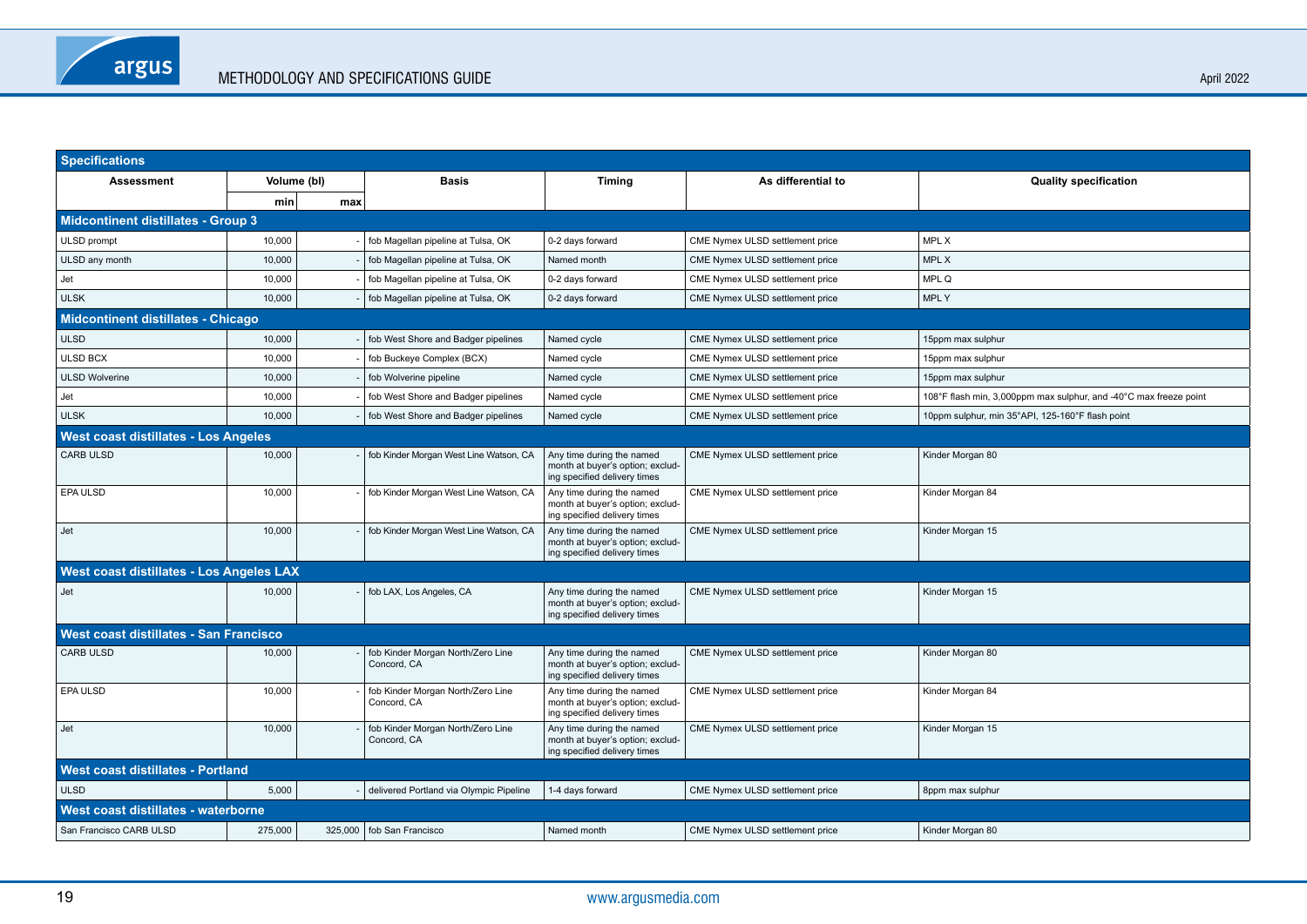| <b>Specifications</b>                                                |             |         |                         |                   |                                                       |                                                                                                                                                 |  |
|----------------------------------------------------------------------|-------------|---------|-------------------------|-------------------|-------------------------------------------------------|-------------------------------------------------------------------------------------------------------------------------------------------------|--|
| Assessment                                                           | Volume (bl) |         | <b>Basis</b>            | <b>Timing</b>     | As differential to                                    | <b>Quality specification</b>                                                                                                                    |  |
|                                                                      | min         | max     |                         |                   |                                                       |                                                                                                                                                 |  |
| <b>Blendstocks, feedstocks and fuel oil</b>                          |             |         |                         |                   |                                                       |                                                                                                                                                 |  |
| <b>Blendstocks - Alkylate</b>                                        |             |         |                         |                   |                                                       |                                                                                                                                                 |  |
| NY barge ex duty                                                     | 10,000      |         | fob NYH                 | 5-15 days forward | CME Nymex RBOB settlement price                       | 92.5 octane min, 5.5 RVP, 0pc oxygen by weight                                                                                                  |  |
| Houston                                                              | 10,000      |         | fob Houston             | 5-15 days forward | Argus USGC Colonial 87 conv M NLT 9 RVP -<br>midpoint | 92 octane min, 5.5 RVP, 0pc oxygen by weight                                                                                                    |  |
| <b>Blendstocks - Raffinate</b>                                       |             |         |                         |                   |                                                       |                                                                                                                                                 |  |
| Houston                                                              | 10,000      |         | fob Houston             | 5-15 days forward | Argus USGC Colonial 87 conv M NLT 9 RVP -<br>midpoint | 60-70° API, 5.0-6.0 RVP, 60-65 octane, 20ppm S max                                                                                              |  |
| <b>Blendstocks - Reformate</b>                                       |             |         |                         |                   |                                                       |                                                                                                                                                 |  |
| NY barge ex duty                                                     | 10,000      |         | fob NYH                 | 5-15 days forward | CME Nymex RBOB settlement price                       | 1.0-1.2 RVP, 100.5 octane, 20ppm sulphur max                                                                                                    |  |
| Houston                                                              | 10,000      |         | fob Houston             | 5-15 days forward | Argus USGC Colonial 87 conv M NLT 9 RVP -<br>midpoint | 1.0 RVP, 100 octane, 30ppm S max                                                                                                                |  |
| Vacuum gasoil - Gulf coast                                           |             |         |                         |                   |                                                       |                                                                                                                                                 |  |
| $0.5%$ cargo                                                         | 150,000     | 400,000 | delivered USGC*         | 3-20 days forward | CME Nymex WTI settlement pricet                       | 0.5% sulphur max, 175 min aniline, 1,100ppm nitrogen, 20° min API, max<br>1ppm metals (vanadium, sodium, iron, copper, and nickel), 0.5 CCR max |  |
| 0.5% barge                                                           | 40,000      | 100,000 | delivered USGC*         | 3-15 days forward | CME Nymex WTI settlement price†                       | 0.5% sulphur max, 175 min aniline, 1,100ppm nitrogen, 20° min API, max<br>1ppm metals (vanadium, sodium, iron, copper, and nickel), 0.5 CCR max |  |
| 1% cargo                                                             | 150,000     | 400,000 | delivered USGC*         | 3-20 days forward | CME Nymex WTI settlement price†                       | 1% sulphur max, 170 min aniline, 1,300ppm nitrogen, 20° min API, max 1ppm<br>metals (vanadium, sodium, iron, copper, and nickel), 0.5 CCR max   |  |
| 1% barge                                                             | 40,000      | 100,000 | delivered USGC*         | 3-15 days forward | CME Nymex WTI settlement pricet                       | 1% sulphur max, 170 min aniline, 1,300ppm nitrogen, 20° min API, max 1ppm<br>metals (vanadium, sodium, iron, copper, and nickel), 0.5 CCR max   |  |
| 2% cargo                                                             | 150,000     | 400,000 | delivered USGC*         | 3-20 days forward | CME Nymex WTI settlement price†                       | 2% sulphur max, 165 min aniline, 1,500ppm nitrogen, 18° min API, max 1ppm<br>metals (vanadium, sodium, iron, copper, and nickel), 0.5 CCR max   |  |
| 2% barge                                                             | 40.000      | 100,000 | delivered USGC*         | 3-15 days forward | CME Nymex WTI settlement pricet                       | 2% sulphur max, 165 min aniline, 1,500ppm nitrogen, 18° min API, max 1ppm<br>metals (vanadium, sodium, iron, copper, and nickel), 0.5 CCR max   |  |
| *Houston, Beaumont, Texas City, and Port Arthur                      |             |         |                         |                   |                                                       |                                                                                                                                                 |  |
| † assessed prices include market activity against an Ice Brent basis |             |         |                         |                   |                                                       |                                                                                                                                                 |  |
| <b>Naphtha barge - Gulf coast</b>                                    |             |         |                         |                   |                                                       |                                                                                                                                                 |  |
| Heavy naphtha (40 N+A)                                               | 25,000      | 100,000 | delivered USGC*         | 5-15 days forward | USGC waterborne 87 conv M NLT 9 RVP                   | 40% naphthenes + aromatics min, 150°F IBP, 170 min 10% distillation, 57-<br>60°API                                                              |  |
| Full range naphtha                                                   | 25,000      | 100,000 | delivered USGC*         | 5-15 days forward | USGC waterborne 87 conv M NLT 9 RVP                   | 38% naphthenes + aromatics min, 110°F IBP, 170 min 10% distillation, 61-<br>64°API                                                              |  |
| LSR/LV naphtha                                                       | 25.000      |         | 100,000 delivered USGC* | 5-15 days forward | Argus Mont Belvieu natural gasoline (midpoint)        | 70% paraffins min, 84° API min, 12-14 RVP, 70-75 octane                                                                                         |  |
| *Houston, Beaumont, Texas City, and Port Arthur                      |             |         |                         |                   |                                                       |                                                                                                                                                 |  |